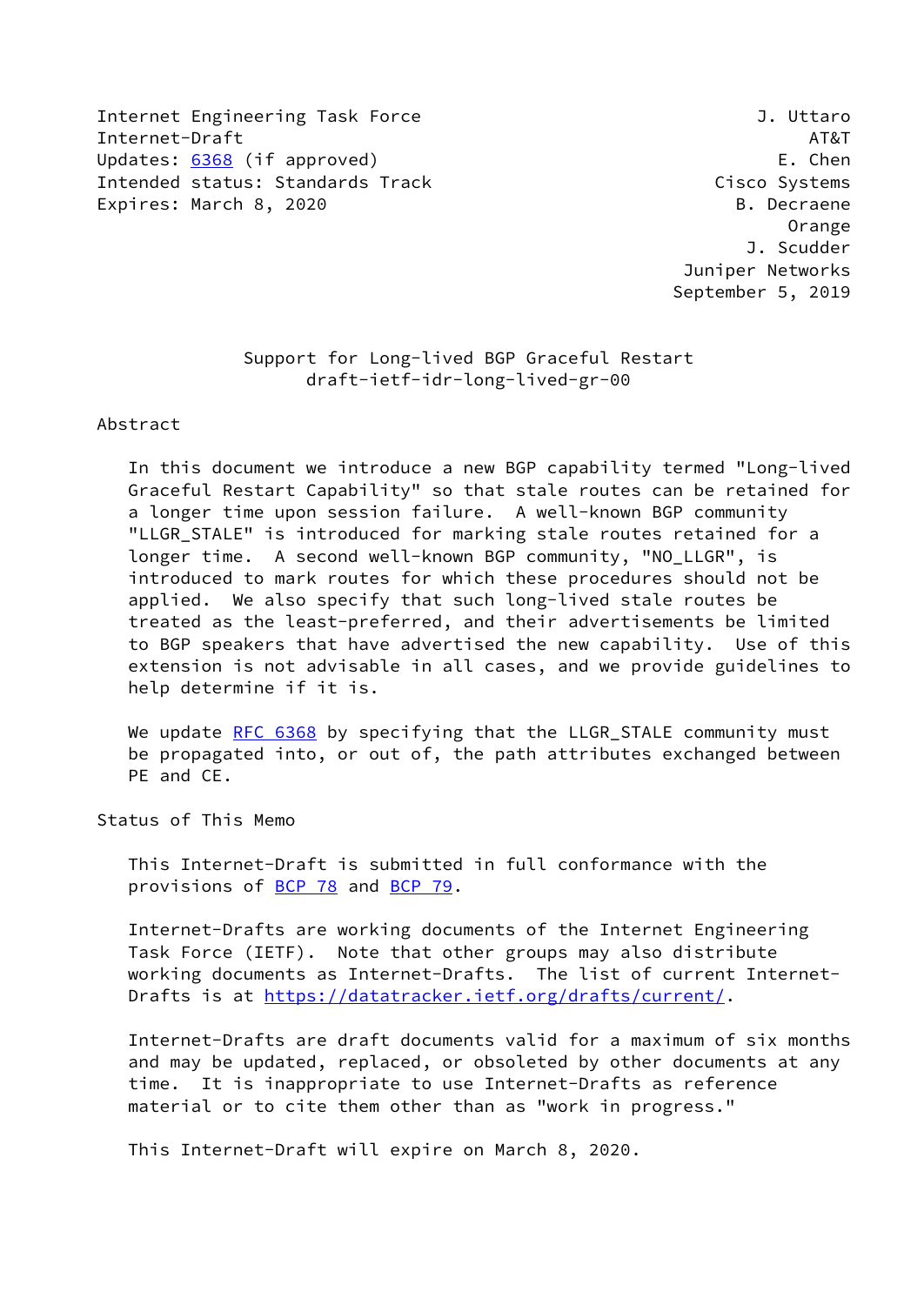### Copyright Notice

 Copyright (c) 2019 IETF Trust and the persons identified as the document authors. All rights reserved.

This document is subject to **[BCP 78](https://datatracker.ietf.org/doc/pdf/bcp78)** and the IETF Trust's Legal Provisions Relating to IETF Documents [\(https://trustee.ietf.org/license-info](https://trustee.ietf.org/license-info)) in effect on the date of publication of this document. Please review these documents carefully, as they describe your rights and restrictions with respect to this document. Code Components extracted from this document must include Simplified BSD License text as described in Section 4.e of the Trust Legal Provisions and are provided without warranty as described in the Simplified BSD License.

# Table of Contents

| $\overline{3}$                                                    |
|-------------------------------------------------------------------|
| $\overline{4}$<br>1.1.                                            |
| $\overline{4}$                                                    |
| $rac{5}{5}$                                                       |
| Long-lived Graceful Restart Capability                            |
| $\underline{6}$<br>3.2.                                           |
| $\overline{1}$<br>3.3.                                            |
| $\overline{1}$                                                    |
| $\overline{1}$<br>Use of Graceful Restart Capability              |
| $\frac{8}{2}$<br>4.2.                                             |
| Processing LLGR_STALE Routes<br>10<br>4.3.                        |
| 10<br>4.4.                                                        |
| 10<br>4.5.                                                        |
| 13<br>4.6.                                                        |
| 13<br>Optional Partial Deployment Procedure<br>4.7.               |
| 13<br>Procedures when BGP is the PE-CE Protocol in a VPN<br>4.8.  |
| 13<br>4.8.1. Procedures when EBGP is the PE-CE Protocol in a VPN. |
| 14<br>4.8.2. Procedures when IBGP is the PE-CE Protocol in a VPN. |
| 15                                                                |
| $5.1$ . When BGP is the PE-CE Protocol in a VPN<br>17             |
| $5.2$ . Risks of Depreferencing Routes<br>17                      |
| <b>18</b>                                                         |
|                                                                   |
| 21                                                                |
| 22                                                                |
| 22                                                                |
|                                                                   |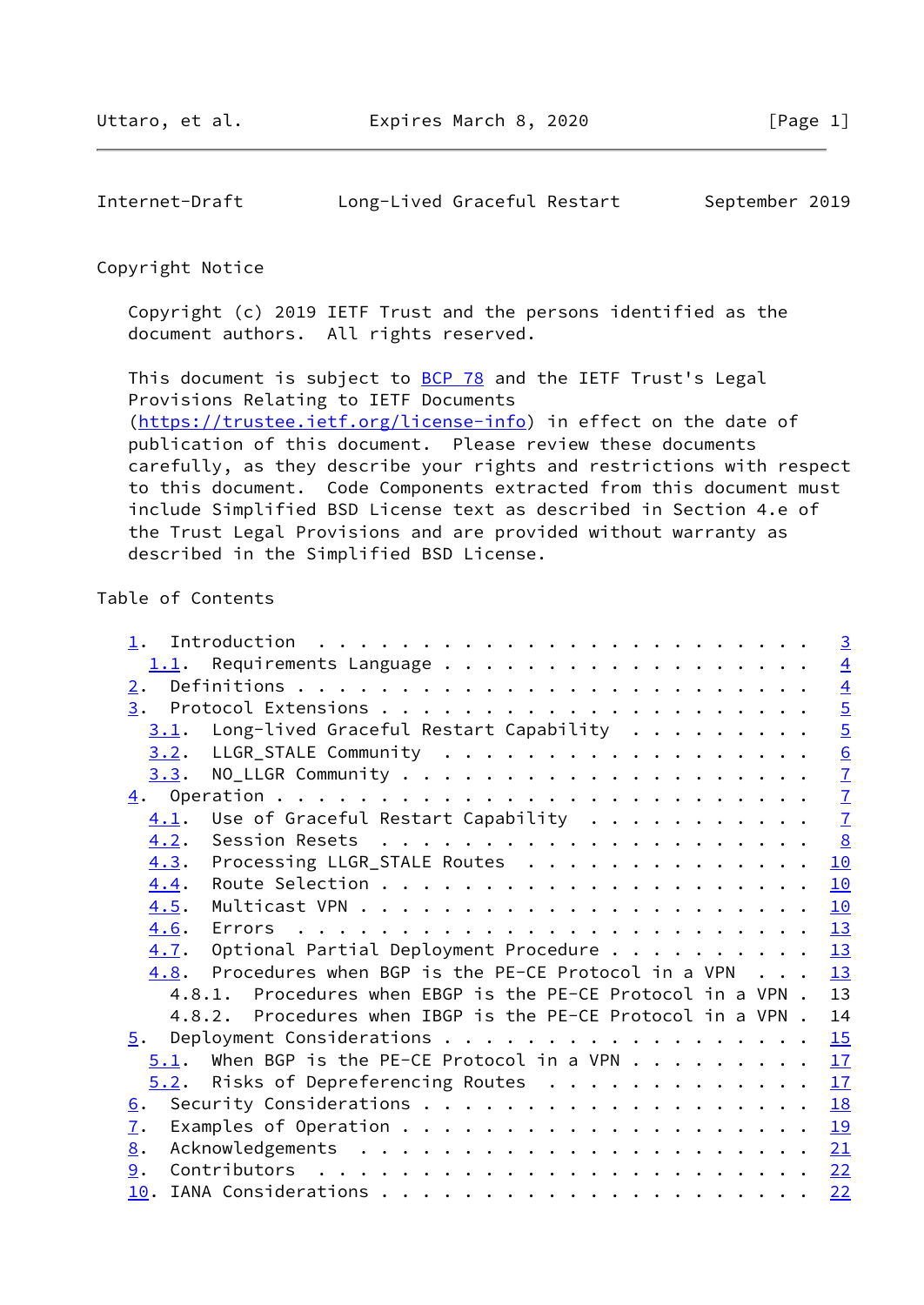| 11.1. Normative References 23   |
|---------------------------------|
| 11.2. Informative References 24 |
|                                 |

<span id="page-2-1"></span>

| Uttaro, et al. | Expires March 8, 2020 | [Page 2] |
|----------------|-----------------------|----------|
|----------------|-----------------------|----------|

#### <span id="page-2-0"></span>[1](#page-2-0). Introduction

 Historically, routing protocols in general and BGP in particular have been designed with a focus on correctness, where a key part of "correctness" is for each network element's forwarding state to converge toward the current state of the network as quickly as possible. For this reason, the protocol was designed to remove state advertised by routers which went down (from a BGP perspective) as quickly as possible. Over time, this has been relaxed somewhat, notably by BGP Graceful Restart  $[RFC4724]$  $[RFC4724]$ ; however, the paradigm has remained one of attempting to rapidly remove "stale" state from the network.

 Over time, two phenomena have arisen that call into question the underlying assumptions of this paradigm. The first is the widespread adoption of tunneled forwarding infrastructures, for example MPLS. Such infrastructures eliminate the risk of some types of forwarding loops that can arise in hop-by-hop forwarding, and thus reduce one of the motivations for strong consistency between forwarding elements. The second is the increasing use of BGP as a transport for data less closely associated with packet forwarding than was originally the case. Examples include the use of BGP for autodiscovery (VPLS [\[RFC4761](https://datatracker.ietf.org/doc/pdf/rfc4761)]) and filter programming (FLOWSPEC [\[RFC5575](https://datatracker.ietf.org/doc/pdf/rfc5575)]). In these cases, BGP data takes on a character more akin to configuration than to traditional routing.

 The observations above motivate a desire to offer network operators the ability to choose to retain BGP data for a longer period than has hitherto been possible when the BGP control plane fails for some reason. Although the semantics of BGP Graceful Restart [\[RFC4724](https://datatracker.ietf.org/doc/pdf/rfc4724)] are close to those desired, several gaps exist, most notably in maximum time for which "stale" information can be retained -- Graceful Restart imposes a 4095 second upper bound.

 In this document we introduce a new BGP capability termed "Long-lived Graceful Restart Capability" so that stale information can be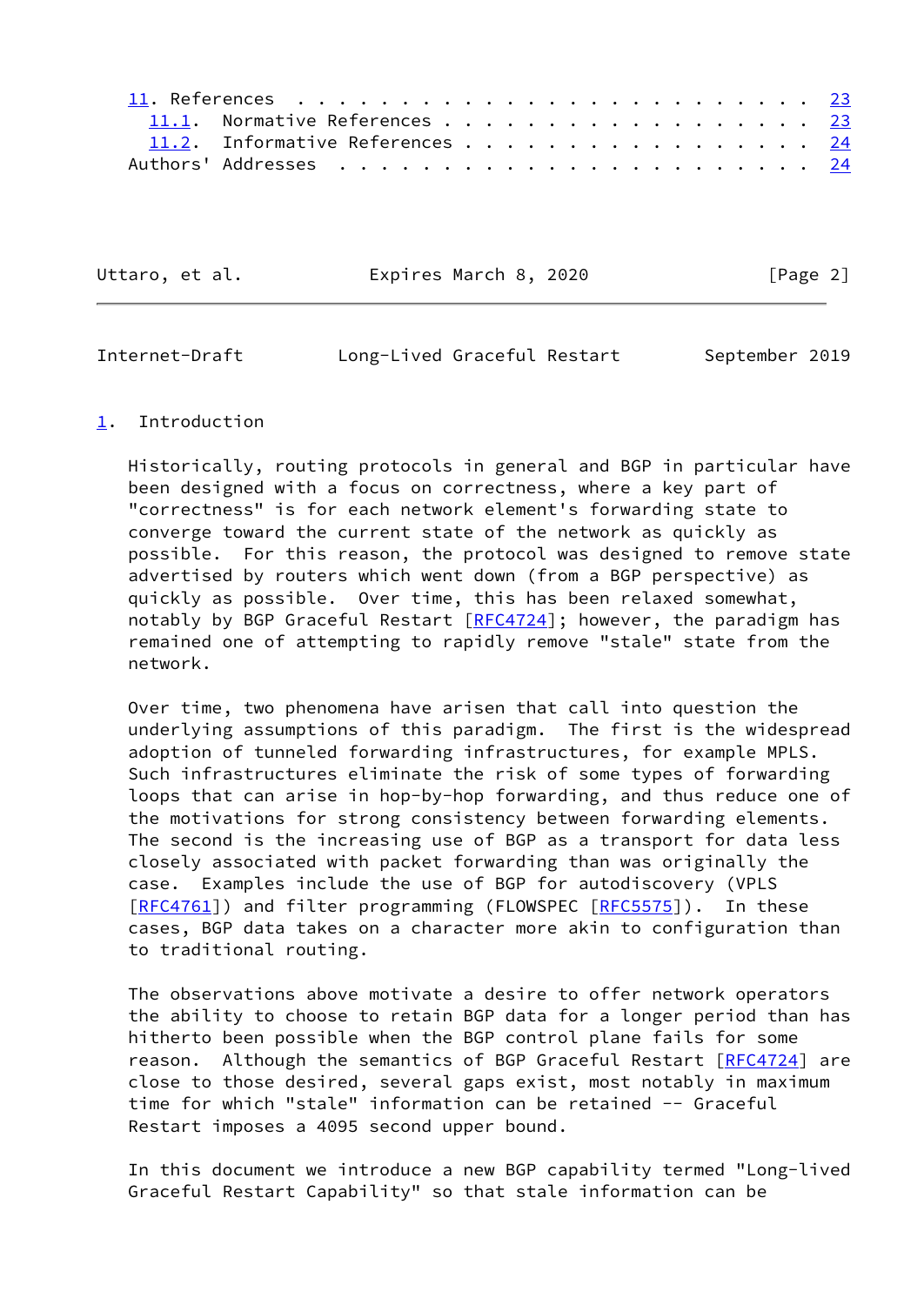retained for a longer time across a session reset. We also introduce two new BGP well-known communities, "LLGR\_STALE", to mark such information, and "NO\_LLGR", to indicate that these procedures should not be applied to the marked route. Long-lived stale information is to be treated as least-preferred, and its advertisement limited to BGP speakers that support the new capability. Where possible, we reference the semantics of BGP Graceful Restart [\[RFC4724](https://datatracker.ietf.org/doc/pdf/rfc4724)] rather than specifying similar semantics in this document.

 The expected deployment model for this extension is that it will only be invoked for certain address families. This is discussed in more detail in the Deployment Considerations section [\(Section 5](#page-16-0)). When

| Uttaro, et al. | Expires March 8, 2020 | [Page 3] |
|----------------|-----------------------|----------|
|----------------|-----------------------|----------|

<span id="page-3-1"></span>

| Internet-Draft |  | Long-Lived Graceful Restart | September 2019 |
|----------------|--|-----------------------------|----------------|
|----------------|--|-----------------------------|----------------|

 used, its use may be combined with that of traditional Graceful Restart, in which case it is invoked only after the traditional Graceful Restart interval has elapsed, or it may be invoked immediately. Apart from the potential to greatly extend the timer, the most obvious difference between Long-Lived and traditional Graceful Restart is that in the Long-Lived version, routes are "depreferenced", that is, treated as least-preferred, whereas in the traditional version, route preference is not affected. The design choice to treat Long-Lived Stale routes as least-preferred was informed by the expectation that they might be retained for a (potentially) almost unbounded period of time, whereas in the traditional Graceful Restart case, stale routes are retained for only a brief interval. In the GR case, the tradeoff between advertising new route status (at the cost of routing churn) and not advertising it (at the cost of suboptimal or incorrect route selection) is resolved in favor of not advertising, and in the LLGR case, it is resolved in favor of advertising new state.

#### <span id="page-3-0"></span>[1.1](#page-3-0). Requirements Language

 The key words "MUST", "MUST NOT", "REQUIRED", "SHALL", "SHALL NOT", "SHOULD", "SHOULD NOT", "RECOMMENDED", "MAY", and "OPTIONAL" in this document are to be interpreted as described in [RFC 2119 \[RFC2119](https://datatracker.ietf.org/doc/pdf/rfc2119)].

## <span id="page-3-2"></span>[2](#page-3-2). Definitions

 Depreference, Depreferenced: A route is said to be depreferenced if it has its route selection preference reduced in reaction to some event.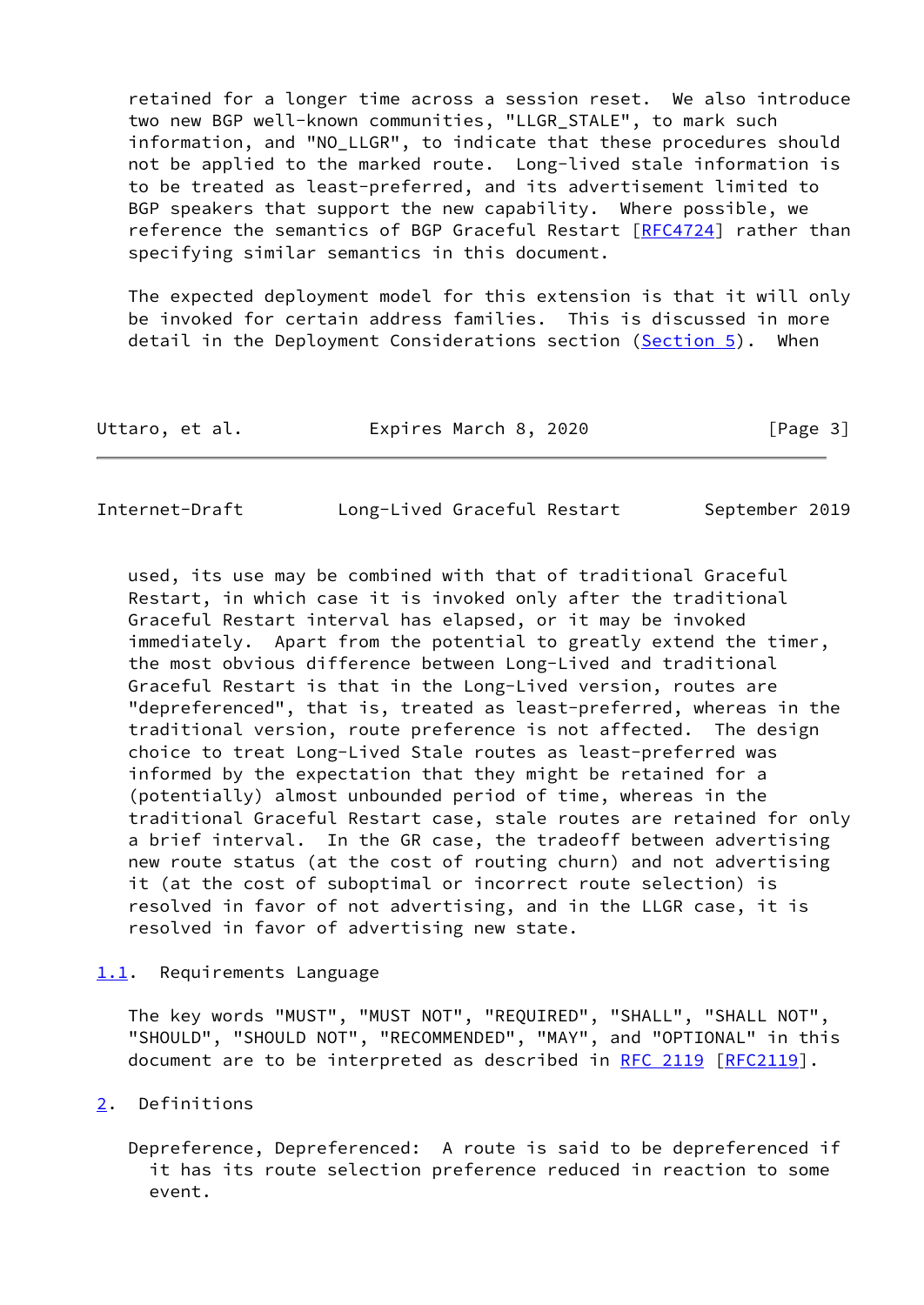- GR: Abbreviation for "Graceful Restart" [\[RFC4724](https://datatracker.ietf.org/doc/pdf/rfc4724)], also sometimes referred to herein as "conventional Graceful Restart" or "conventional GR" to distinguish it from the "Long-lived Graceful Restart" defined by this document.
- Helper: Or "helper router". During Graceful Restart or Long-lived Graceful Restart, the router that detects a session failure and applies the listed procedures.  $[REC4724]$  refers to this as the "receiving speaker".
- LLGR: Abbreviation for "Long-lived Graceful Restart".
- LLST: Abbreviation for "Long-lived Stale Time".
- Route: We use "route" to mean any information encoded as a BGP NLRI and set of path attributes. As discussed above, the connection between such routes and installation of forwarding state may be quite remote.

<span id="page-4-1"></span>

| Uttaro, et al. | Expires March 8, 2020 | [Page 4] |
|----------------|-----------------------|----------|
|                |                       |          |

<span id="page-4-0"></span>[3](#page-4-0). Protocol Extensions

A new BGP capability and two new BGP communities are introduced.

<span id="page-4-2"></span>[3.1](#page-4-2). Long-lived Graceful Restart Capability

 The "Long-lived Graceful Restart Capability", or "LLGR Capability" (value: 71) is a new BGP capability [\[RFC5492](https://datatracker.ietf.org/doc/pdf/rfc5492)] that can be used by a BGP speaker to indicate its ability to preserve its state according to the procedures of this document. This capability MUST be advertised in conjunction with the Graceful Restart capability [\[RFC4724](https://datatracker.ietf.org/doc/pdf/rfc4724)], see the "Use of Graceful Restart Capability" section  $(Section 4.1)$  $(Section 4.1)$ .

 The capability value consists of zero or more tuples <AFI, SAFI, Flags, Long-lived Stale Time> as follows:

 +--------------------------------------------------+ | Address Family Identifier (16 bits) | +--------------------------------------------------+ | Subsequent Address Family Identifier (8 bits) | +--------------------------------------------------+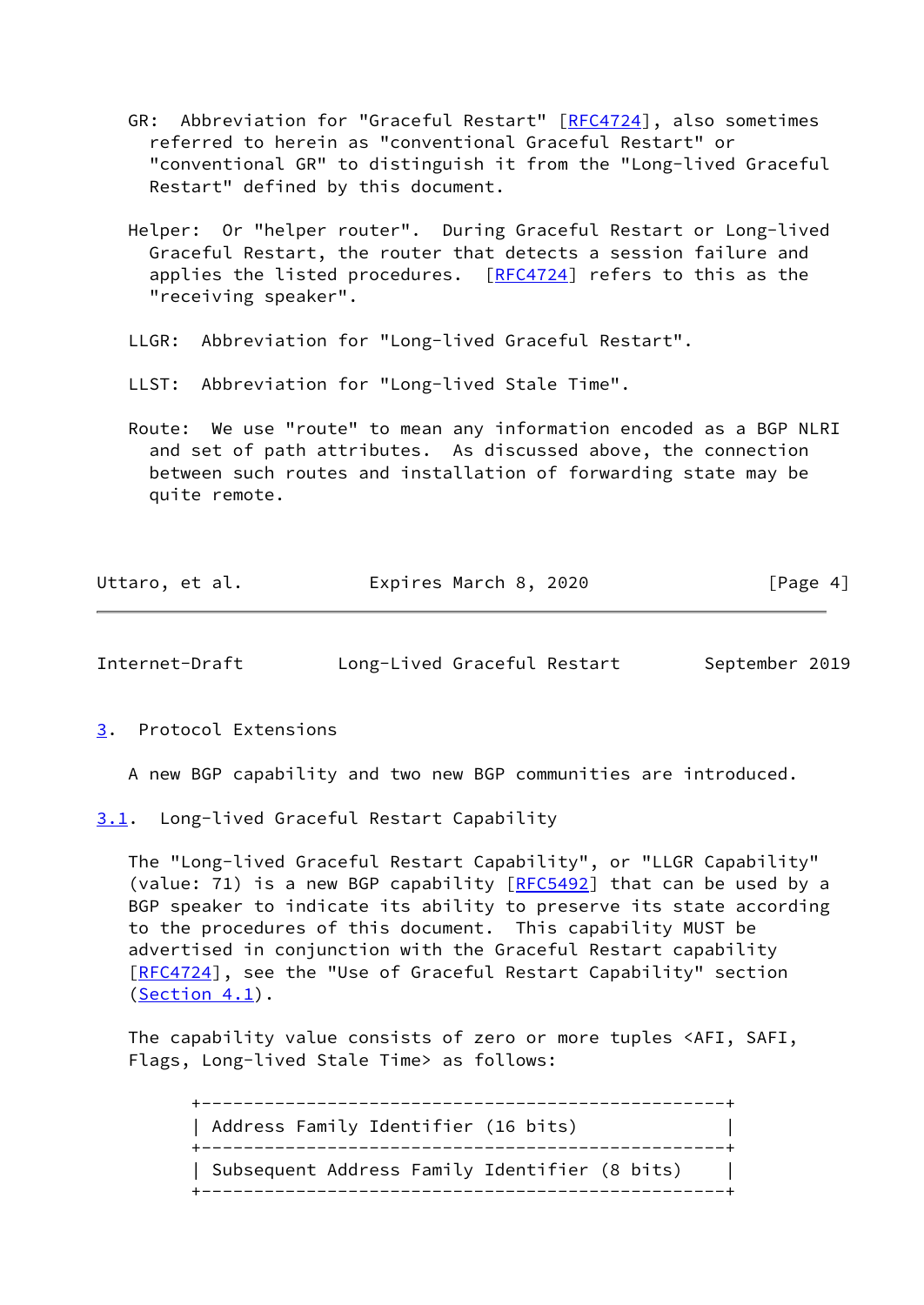| Flags for Address Family (8 bits) | +--------------------------------------------------+ | Long-lived Stale Time (24 bits) | +--------------------------------------------------+ | ... | ... | ... | ... | ... | ... | ... | ... | ... | ... | ... | ... | ... | ... | ... | ... | ... | ... | +--------------------------------------------------+ | Address Family Identifier (16 bits) | +--------------------------------------------------+ | Subsequent Address Family Identifier (8 bits) | +--------------------------------------------------+ | Flags for Address Family (8 bits) | +--------------------------------------------------+ | Long-lived Stale Time (24 bits) | +--------------------------------------------------+

The meaning of the fields are as follows:

 Address Family Identifier (AFI), Subsequent Address Family Identifier (SAFI):

 The AFI and SAFI, taken in combination, indicate that the BGP speaker has the ability to preserve its forwarding state for the address family during a subsequent BGP restart. Routes may

| Expires March 8, 2020<br>Uttaro, et al. | [Page 5] |
|-----------------------------------------|----------|
|-----------------------------------------|----------|

<span id="page-5-0"></span>Internet-Draft Long-Lived Graceful Restart September 2019

 be explicitly associated with a particular AFI and SAFI using the encoding of [[RFC4760](https://datatracker.ietf.org/doc/pdf/rfc4760)] or implicitly associated with <AFI=IPv4, SAFI=Unicast> if using the encoding of [\[RFC4271](https://datatracker.ietf.org/doc/pdf/rfc4271)].

Flags for Address Family:

 This field contains bit flags relating to routes that were advertised with the given AFI and SAFI.

 0 1 2 3 4 5 6 7 +-+-+-+-+-+-+-+-+ |F| Reserved |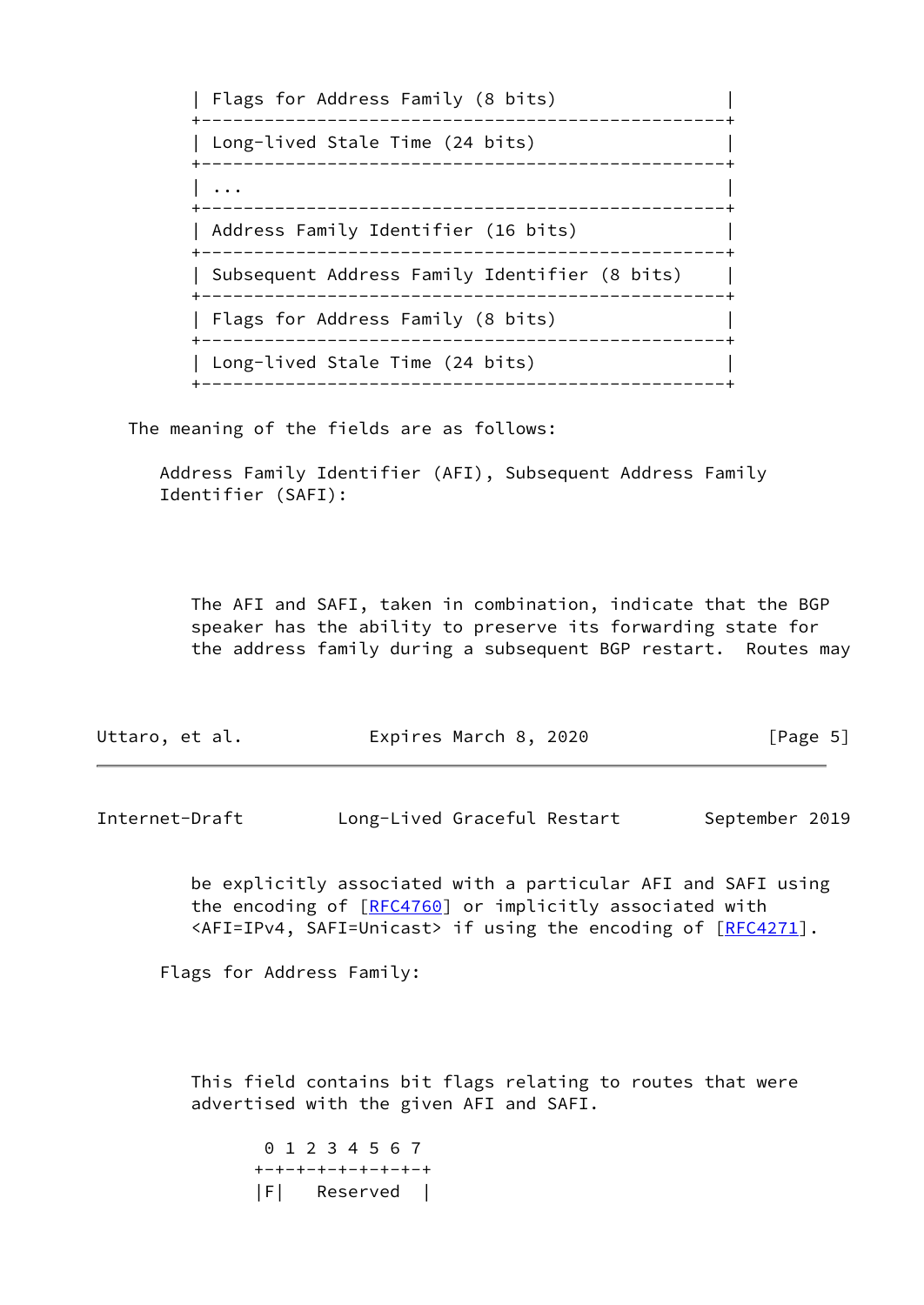+-+-+-+-+-+-+-+-+

 The most significant bit is used to indicate whether the state for routes that were advertised with the given AFI and SAFI has indeed been preserved during the previous BGP restart. When set (value 1), the bit indicates that the state has been preserved. This bit is called the "F bit" since it was historically used to indicate preservation of Forwarding State. Use of the F bit is detailed in the Session Resets section ([Section 4.2](#page-7-2)).

 The remaining bits are reserved and MUST be set to zero by the sender and ignored by the receiver.

Long-lived Stale Time:

 This time (in seconds) specifies how long stale information (for the AFI/SAFI) may be retained (possibly in conjunction with the period specified by the "Restart Time" in the Graceful Restart Capability, if present).

<span id="page-6-0"></span>[3.2](#page-6-0). LLGR\_STALE Community

We introduce a well-known BGP community [\[RFC1997](https://datatracker.ietf.org/doc/pdf/rfc1997)] "LLGR\_STALE" (value: 0xFFFF0006). It can be used to mark stale routes retained for a longer period of time. Such long-lived stale routes are to be handled according to the procedures specified in the Operation section [\(Section 4](#page-7-0)).

| Expires March 8, 2020<br>Uttaro, et al. |  | [Page 6] |
|-----------------------------------------|--|----------|
|-----------------------------------------|--|----------|

<span id="page-6-2"></span>Internet-Draft Long-Lived Graceful Restart September 2019

 An implementation MAY allow users to configure policies that accept, reject, or modify routes based on the presence or absence of this community.

<span id="page-6-1"></span>[3.3](#page-6-1). NO\_LLGR Community

 We introduce a well-known BGP community "NO\_LLGR" (value: 0xFFFF0007). It can be used to mark routes which a BGP speaker does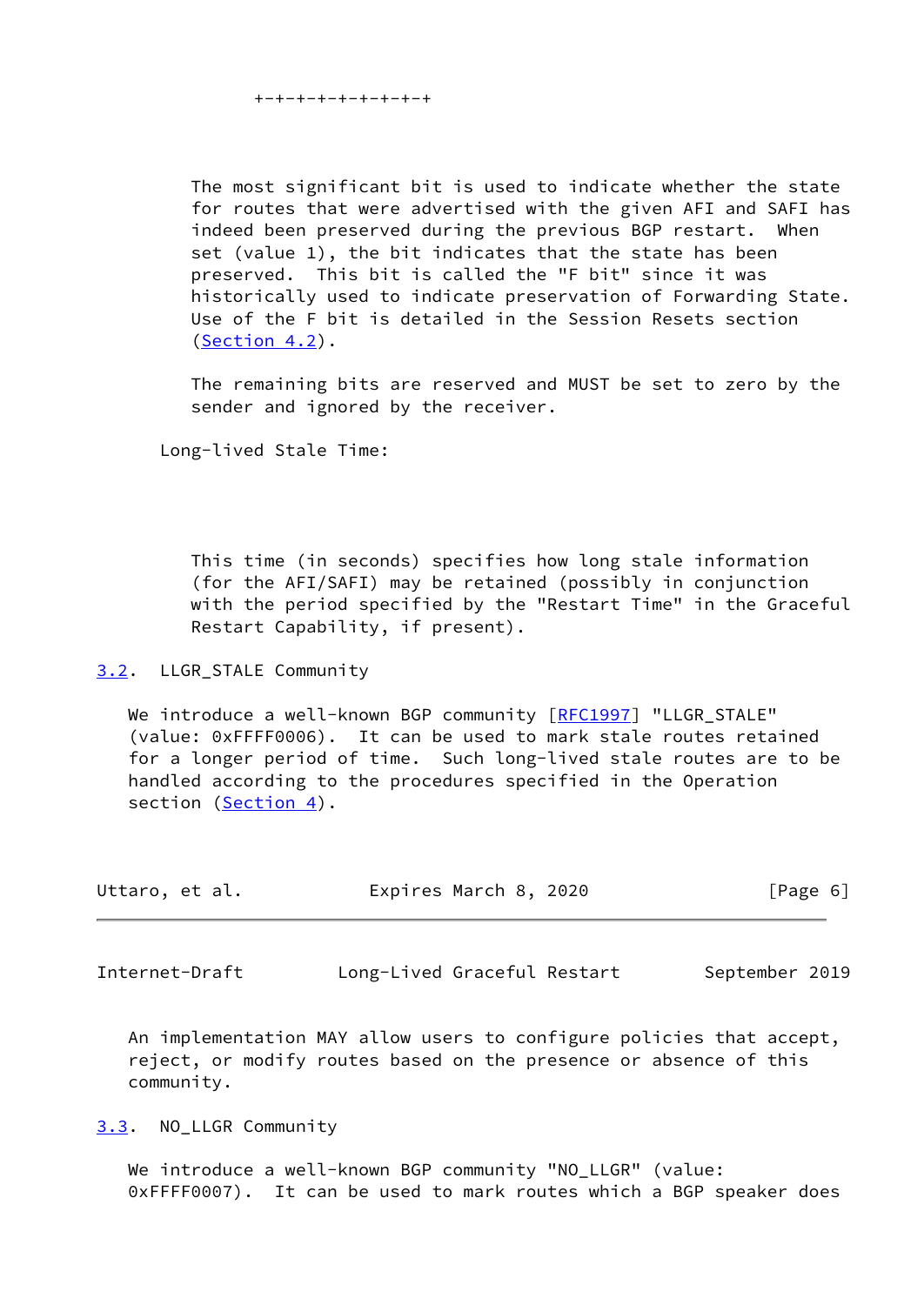not want treated according to these procedures, as detailed in the Operation section ([Section 4\)](#page-7-0).

 An implementation MAY allow users to configure policies that accept, reject, or modify routes based on the presence or absence of this community.

<span id="page-7-0"></span>[4](#page-7-0). Operation

A BGP speaker MAY use BGP Capabilities Advertisement [\[RFC5492](https://datatracker.ietf.org/doc/pdf/rfc5492)] to advertise the "Long-lived Graceful Restart Capability" to indicate its ability to retain state and perform related procedures specified in this document. The setting of the parameters for an AFI/SAFI depends on the properties of the BGP speaker, network scale, and local configuration.

 In the presence of the "Long-lived Graceful Restart Capability", the procedures specified in [\[RFC4724](https://datatracker.ietf.org/doc/pdf/rfc4724)] and [[RFC8538](https://datatracker.ietf.org/doc/pdf/rfc8538)] continue to apply unless explicitly revised by this document.

<span id="page-7-1"></span>[4.1](#page-7-1). Use of Graceful Restart Capability

 The Graceful Restart capability MUST be advertised in conjunction with the LLGR capability. If it is not so advertised, the LLGR capability MUST be disregarded. The purpose for mandating that both be used in conjunction is to enable reuse of certain base mechanisms that are common to both "flavors", notably origination, collection and processing of EoR, as well as the finite state machine modifications and connection reset logic introduced by GR.

 We observe that if support for conventional Graceful Restart is not desired for the session, the conventional GR phase can be skipped by omitting all AFI/SAFI from the GR capability, advertising a Restart Time of zero, or both. The Session Resets section ([Section 4.2\)](#page-7-2) discusses the interaction of conventional and long-lived GR.

Uttaro, et al. **Expires March 8, 2020** [Page 7]

<span id="page-7-3"></span>Internet-Draft Long-Lived Graceful Restart September 2019

<span id="page-7-2"></span>[4.2](#page-7-2). Session Resets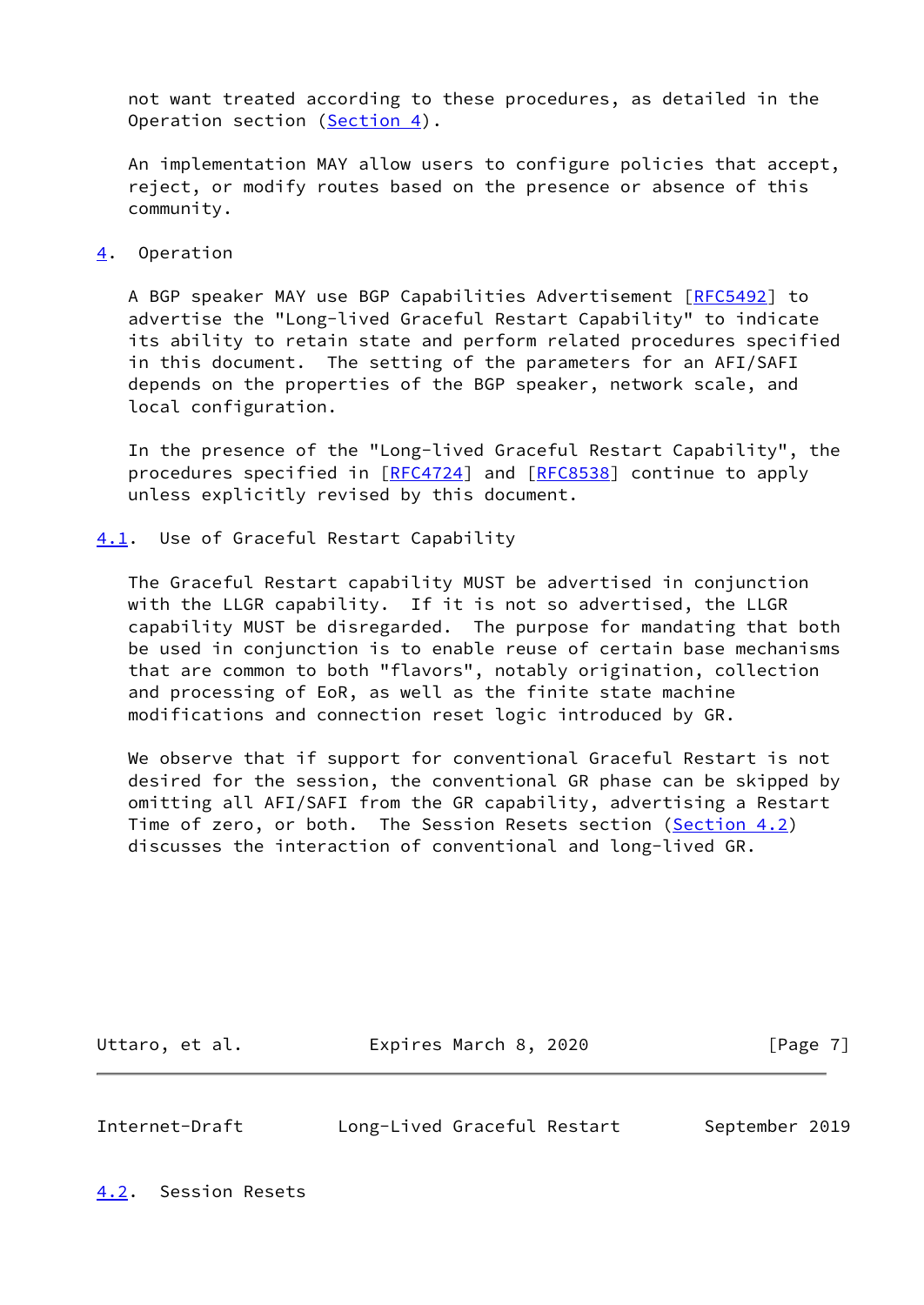BGP Graceful Restart [\[RFC4724](https://datatracker.ietf.org/doc/pdf/rfc4724)], updated by [[RFC8538\]](https://datatracker.ietf.org/doc/pdf/rfc8538), defines conditions under which a BGP session can reset and have its associated routes retained. If such a reset occurs for a session for which the LLGR Capability has also been exchanged, the following procedures apply.

 If the Graceful Restart Capability that was received does not list all AFI/SAFI supported by the session, then for those non-listed AFI/ SAFI the GR "Restart Time" shall be deemed zero. Similarly, if the received LLGR Capability does not list all AFI/SAFI supported by the session, then for those non-listed AFI/SAFI the "Long-lived Stale Time" shall be deemed zero.

The following text in [Section 4.2](#page-7-2) of the GR specification [[RFC4724](https://datatracker.ietf.org/doc/pdf/rfc4724)] no longer applies:

 If the session does not get re-established within the "Restart Time" that the peer advertised previously, the Receiving Speaker MUST delete all the stale routes from the peer that it is retaining.

and the following procedures are specified instead:

 After the session goes down and before the session is re-established, the stale routes for an AFI/SAFI MUST be retained. The interval for which they are retained is limited by the sum of the "Restart Time" in the received Graceful Restart Capability and the "Long-lived Stale Time" in the received Long-lived Graceful Restart Capability. These timers MAY be modified by local configuration.

 If the value of the "Restart Time" or the "Long-lived Stale Time" is zero, the duration of the corresponding period would be zero seconds. So, for example, if the "Restart Time" is zero and the "Long-lived Stale Time" is nonzero, only the procedures particular to LLGR would apply. Conversely, if the "Long-lived Stale Time" is zero and the "Restart Time" is nonzero, only the procedures of GR would apply. If both are zero, none of these procedures would apply, only those of the base BGP specification (although EoR would still be used as detailed in [\[RFC4724](https://datatracker.ietf.org/doc/pdf/rfc4724)]). And finally, if both are nonzero, then the procedures would be applied serially -- first those of GR, then those of LLGR. We observe that during the first interval, while the procedures of GR are in effect, route preference would not be affected, while during the second interval, while LLGR procedures are in effect, routes would be treated as least-preferred as specified elsewhere in this document.

Uttaro, et al. Expires March 8, 2020 [Page 8]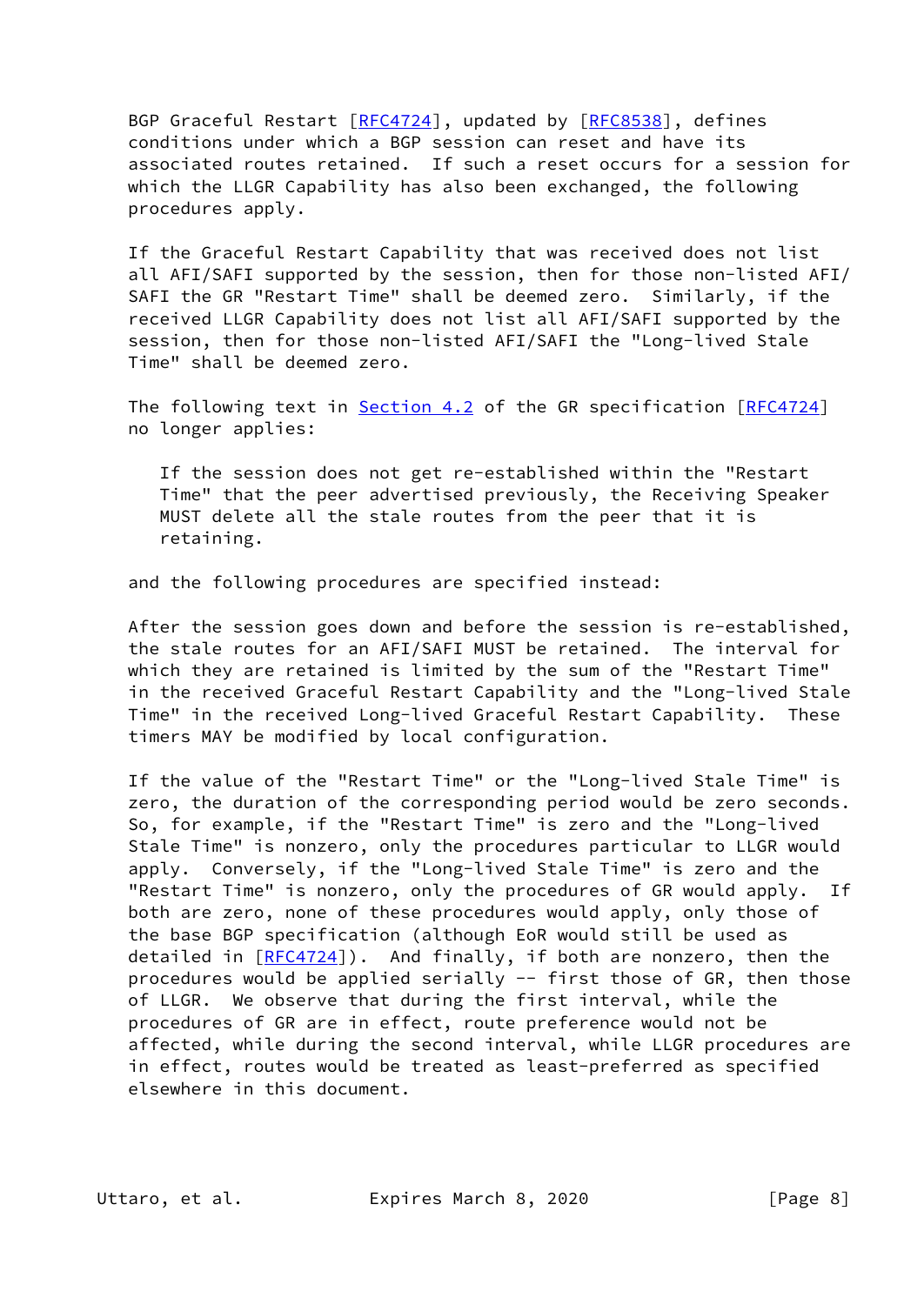Once the "Restart Time" period ends (including the case that the "Restart Time" is zero), the LLGR period is said to have begun and the following procedures MUST be performed:

- o The helper router MUST start a timer for the "Long-lived Stale Time". If the timer for the "Long-lived Stale Time" expires before the session is re-established, the helper MUST delete all the stale routes from the neighbor that it is retaining.
- o The helper router MUST attach the LLGR\_STALE community for the stale routes being retained. Note that this requirement implies that the routes would need to be readvertised, to disseminate the modified community.
- o If any of the routes from the peer have been marked with the NO\_LLGR community, either as sent by the peer, or as the result of a configured policy, they MUST NOT be retained, but MUST be removed as per the normal operation of [[RFC4271](https://datatracker.ietf.org/doc/pdf/rfc4271)].
- o The helper router MUST perform the procedures listed under [Section 4.3](#page-10-0).

 Once the session is re-established, the procedures specified in [\[RFC4724](https://datatracker.ietf.org/doc/pdf/rfc4724)] apply for the stale routes irrespective of whether the stale routes are retained during the "Restart Time" period or the "Long-lived Stale Time" period. However, in the case of consecutive restarts (i.e, the session goes down before the EoR is received) the previously marked stale routes MUST NOT be deleted before the timer for the "Long-lived Stale Time" expires.

Similarly to [\[RFC4724](https://datatracker.ietf.org/doc/pdf/rfc4724)], once the session is re-established, if the F bit for a specific address family is not set in the newly received LLGR Capability, or if a specific address family is not included in the newly received LLGR Capability, or if the LLGR and accompanying GR Capability are not received in the re-established session at all, then the Helper MUST immediately remove all the stale routes from the peer that it is retaining for that address family.

 If a "Long-lived Stale Time" timer is running for a peer, it MUST NOT be updated (other than by manual operator intervention) until the peer has established and synchronized a new session. The session is termed "synchronized" once the EoR has been received from the peer.

 The value of the "Long-lived Stale Time" in the capability received from a neighbor MAY be reduced by local configuration.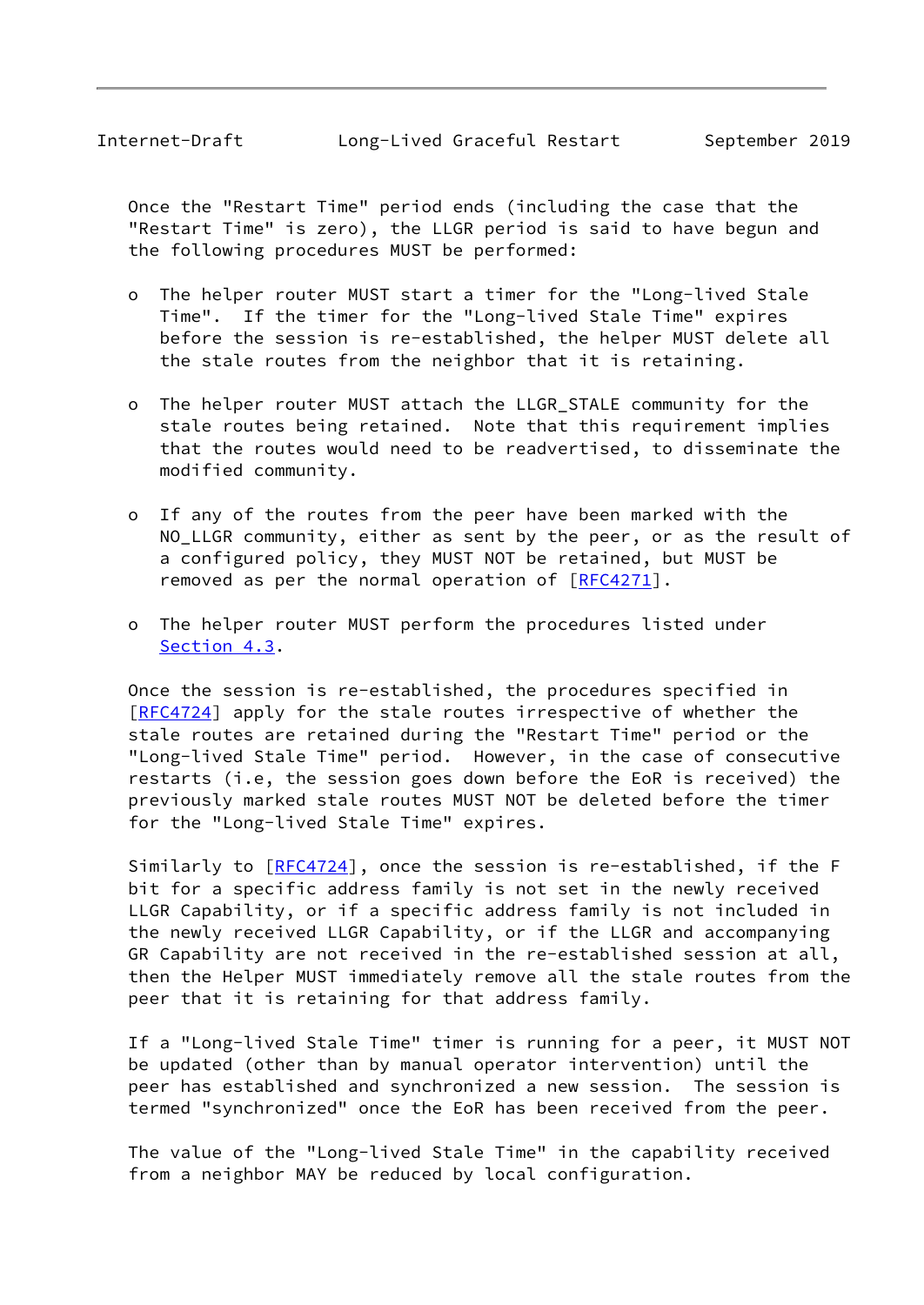While the session is down, the expiration of the "Long-lived Stale Time" timer is treated analogously to the expiration of the "Restart

| Uttaro, et al. | Expires March 8, 2020 | [Page 9] |
|----------------|-----------------------|----------|
|----------------|-----------------------|----------|

<span id="page-10-1"></span>Internet-Draft Long-Lived Graceful Restart September 2019

 Time" timer in Graceful Restart. However, the timer continues to run once the session has re-established. The timer is not stopped, nor updated, until EoR is received from the peer. If the timer expires during synchronization with the peer, any stale routes that the peer has not refreshed, are removed. If the session subsequently resets prior to becoming synchronized, any remaining routes should be removed immediately.

<span id="page-10-0"></span>[4.3](#page-10-0). Processing LLGR\_STALE Routes

 A BGP speaker that has advertised the "Long-lived Graceful Restart Capability" to a neighbor MUST perform the following upon receiving a route from that neighbor with the "LLGR\_STALE" community, or upon attaching the "LLGR\_STALE" community itself per [Section 4.2](#page-7-2):

- o Treat the route as the least-preferred in route selection (see below). See the Risks of Depreferencing Routes section ([Section 5.2\)](#page-18-2) for a discussion of potential risks inherent in doing this.
- o The route SHOULD NOT be advertised to any neighbor from which the Long-lived Graceful Restart Capability has not been received. The exception is described in the Optional Partial Deployment Procedure section [\(Section 4.7](#page-13-2)). Note that this requirement implies that such routes should be withdrawn from any such neighbor.
- o The "LLGR\_STALE" community MUST NOT be removed when the route is further advertised.

### <span id="page-10-2"></span>[4.4](#page-10-2). Route Selection

 In this document, when we refer to treating a route as least preferred, this means the route MUST be treated as less preferred than any other route that is not so treated. When performing route selection between two routes both of which are least-preferred, normal tie-breaking applies. Note that this would only be expected to happen if the only routes available for selection were least preferred -- in all other cases, such routes would have been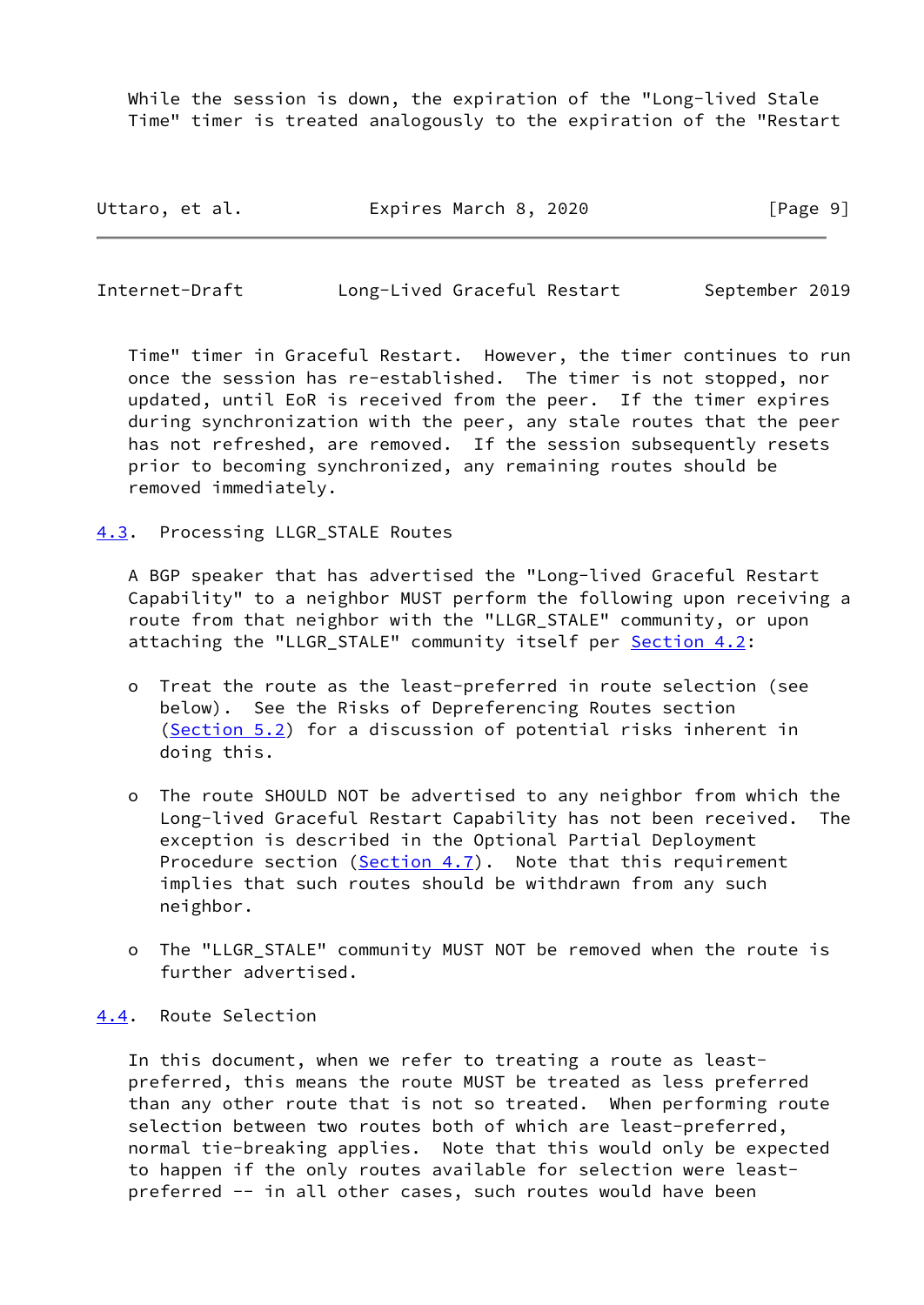eliminated from consideration.

<span id="page-11-0"></span>[4.5](#page-11-0). Multicast VPN

 If LLGR is being used in a network that carries Multicast VPN (MVPN) traffic ([\[RFC6513](https://datatracker.ietf.org/doc/pdf/rfc6513)],[[RFC6514\]](https://datatracker.ietf.org/doc/pdf/rfc6514)), special considerations apply.

 [RFC6513] defines the notion of the "Upstream PE" and the "Upstream Multicast Hop" (UMH) for a particular multicast flow. To determine

| Uttaro, et al. | Expires March 8, 2020 | [Page 10] |
|----------------|-----------------------|-----------|
|                |                       |           |

Internet-Draft Long-Lived Graceful Restart September 2019

 the Upstream PE and/or the UMH for a particular flow, a particular set of comparable BGP routes (the "UMH-eligible" routes for that flow, as defined in [\[RFC6513](https://datatracker.ietf.org/doc/pdf/rfc6513)]) is considered, and the "best" one (according to the BGP bestpath selection algorithm) is chosen. The UMH-eligible routes are routes with  $AFI/SAFI$   $1/1$ ,  $1/2$ ,  $2/1$ , or  $2/2$ . When a router detects a change in the Upstream PE or UMH for a given flow, the router may modify its data plane state for that flow. For example, the router may begin to discard any packets of the flow that it believes have arrived from the previously chosen Upstream PE or UMH. The assumption is that the newly chosen Upstream PE and/or UMH will make the corresponding changes, if necessary, to their own data plane states. In addition, if a router detects a change in the Uptream PE or UMH for a given flow, it may originate or readvertise (with different attributes) certain of the BGP MCAST-VPN routes (routes with SAFI 5) that are defined in  $[REC6514]$ . The assumption is that the MCAST-VPN routes will be properly distributed by BGP to other routers that have data plane states for the given flow, i.e., that BGP will converge so that all routers handle the flow in a consistent manner.

 However, if detection of a change to the Upstream PE or UMH is based entirely on stale routes, one cannot assume that BGP will converge; rather one must assume that the UMH-eligible routes and the MCAST-VPN routes are not being properly distributed. Since the purpose of the LLGR procedures is to try to keep the data flowing (by "freezing" the data plane states) when the control plane updates are not being properly distributed, it does not seem appropriate to react to changes that are based entirely on stale routes. Therefore, the following rules MUST be applied when a router is computing or recomputing the Upstream PE and/or the UMH for a given multicast flow: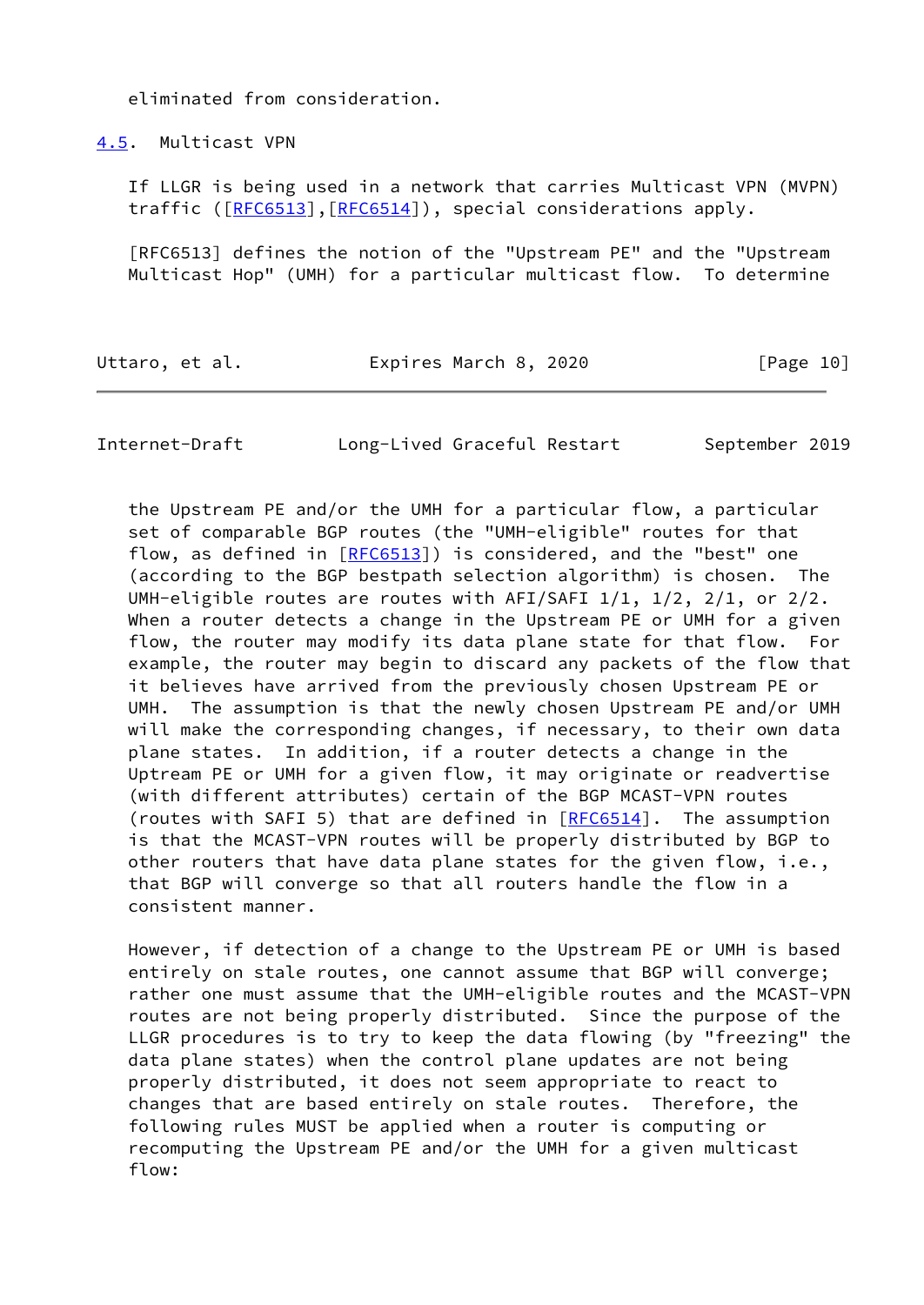- o STALE routes (i.e., UMH-eligible routes with the LLGR\_STALE attribute) are less preferable than non-STALE routes.
- o If all the UMH-eligible routes for a given flow are STALE, then the Upstream PE and/or UMH for that flow is considered to be "stale".
- o If the Upstream PE or UMH for a given multicast flow has already been determined, and the result of a new computation yields a new Upstream PE or UMH, but the Upstream PE or UMH is "stale" (as defined just above), then the Upstream PE and/or UMH for that flow MUST be left unchanged.
- o If the Upstream PE or UMH for a given multicast flow has not already been determined, but is now determined to be STALE, the

| Uttaro, et al. | Expires March 8, 2020 | [Page 11] |
|----------------|-----------------------|-----------|
|----------------|-----------------------|-----------|

 multicast flow is considered to have no reachable Upstream PE and/ or UMH.

 [RFC6514] also defines a set of route types with SAFI 5 ("MCAST-VPN" routes). LLGR can be applied to MCAST-VPN routes. However, the following MCAST-VPN route types require special procedures, as specified in this section:

- o Leaf A-D routes
- o C-multicast Shared Tree Join routes
- o C-multicast Source Tree Join routes

 Routes of these three types are always "targeted" to a particular upstream router. Depending on the situation, the targeted router may be the Upstream PE for a given flow or the UMH for a given flow. Alternatively, the targeted router may be determined by choosing the "best" route (according to the BGP bestpath algorithm) from among a set of comparable Intra-AS I-PMSI A-D routes, or from among a set of comparable Inter-AS I-PMSI A-D routes, or from among a set of comparable S-PMSI A-D routes. (See [\[RFC6513](https://datatracker.ietf.org/doc/pdf/rfc6513)], [\[RFC6514](https://datatracker.ietf.org/doc/pdf/rfc6514)], [[RFC6625](https://datatracker.ietf.org/doc/pdf/rfc6625)], and [\[RFC7524](https://datatracker.ietf.org/doc/pdf/rfc7524)] for details.) Once the target is chosen, it is identified in an IPv4-address-specific Route Target (RT) or an IPv6 address-specific RT that is attached to the route before the route is advertised. If the target for one of these routes changes, the value of the attached RT will also change. This in turn may cause the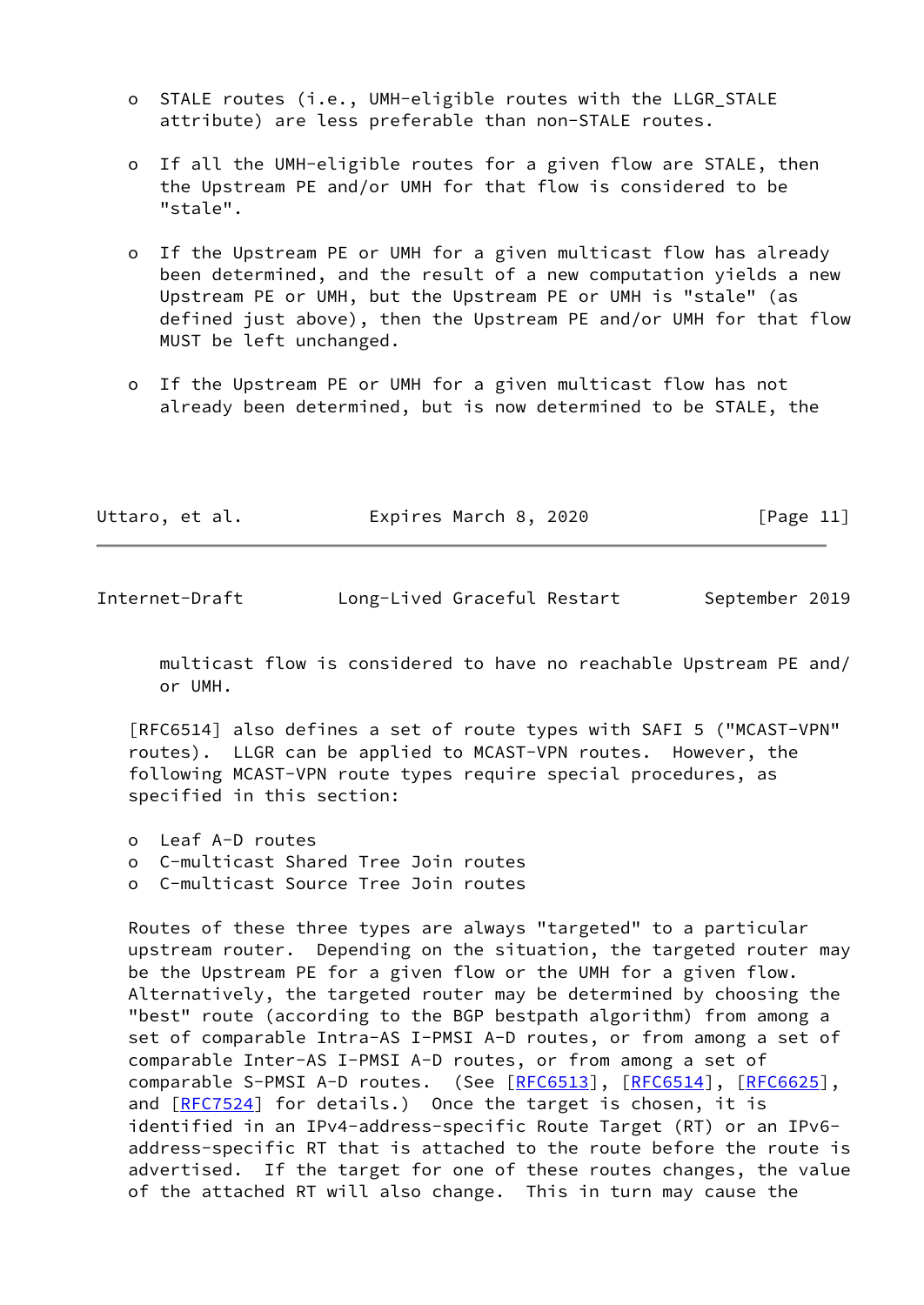route to be advertised, readvertised, or withdrawn on specific BGP sessions.

 For cases where the targeted router is the Upstream PE or the UMH for a particular flow, the rules given previously in this section apply. For example, if a Leaf A-D route is targeted to a flow's UMH, and all the relevant UMH-eligible routes are stale, the UMH is left unchanged. Thus the Leaf A-D route is not readvertised with a new RT.

 In those cases where the targeted router for a given Leaf A-D route is selected by comparing a set of S-PMSI A-D routes, or where the targeted router for a given C-multicast Shared or Source Tree Join route is selected by comparing a set of Inter-AS I-PMSI A-D routes, the following rules MUST be applied:

- o STALE routes (i.e., "I/S-PMSI A-D routes" with the LLGR\_STALE attribute) are less preferable than non-STALE routes.
- o If all the routes being considered are STALE, then the targeted router of the Leaf A-D route or C-multicast Shared or Source Tree Join route MUST NOT be changed.

| Uttaro, et al. | Expires March 8, 2020 | [Page 12] |
|----------------|-----------------------|-----------|
|----------------|-----------------------|-----------|

<span id="page-13-1"></span>Internet-Draft Long-Lived Graceful Restart September 2019

 This prevents a Leaf A-D route or C-multicast route from being targeted to a particular router if the relevant I/S-PMSI A-D routes from that router are stale. Since those routes are stale, it is likely that the Leaf A-D route or C-multicast route would not make it to the targeted router, in which case it is better to maintain the existing data plane states than to make changes that presuppose that the MCAST-VPN routes will be properly distributed.

# <span id="page-13-0"></span>[4.6](#page-13-0). Errors

 If the LLGR capability is received without an accompanying GR capability, the LLGR capability MUST be ignored, that is, the implementation MUST behave as though no LLGR capability had been received.

<span id="page-13-2"></span>[4.7](#page-13-2). Optional Partial Deployment Procedure

Ideally, all routers in an Autonomous System would support this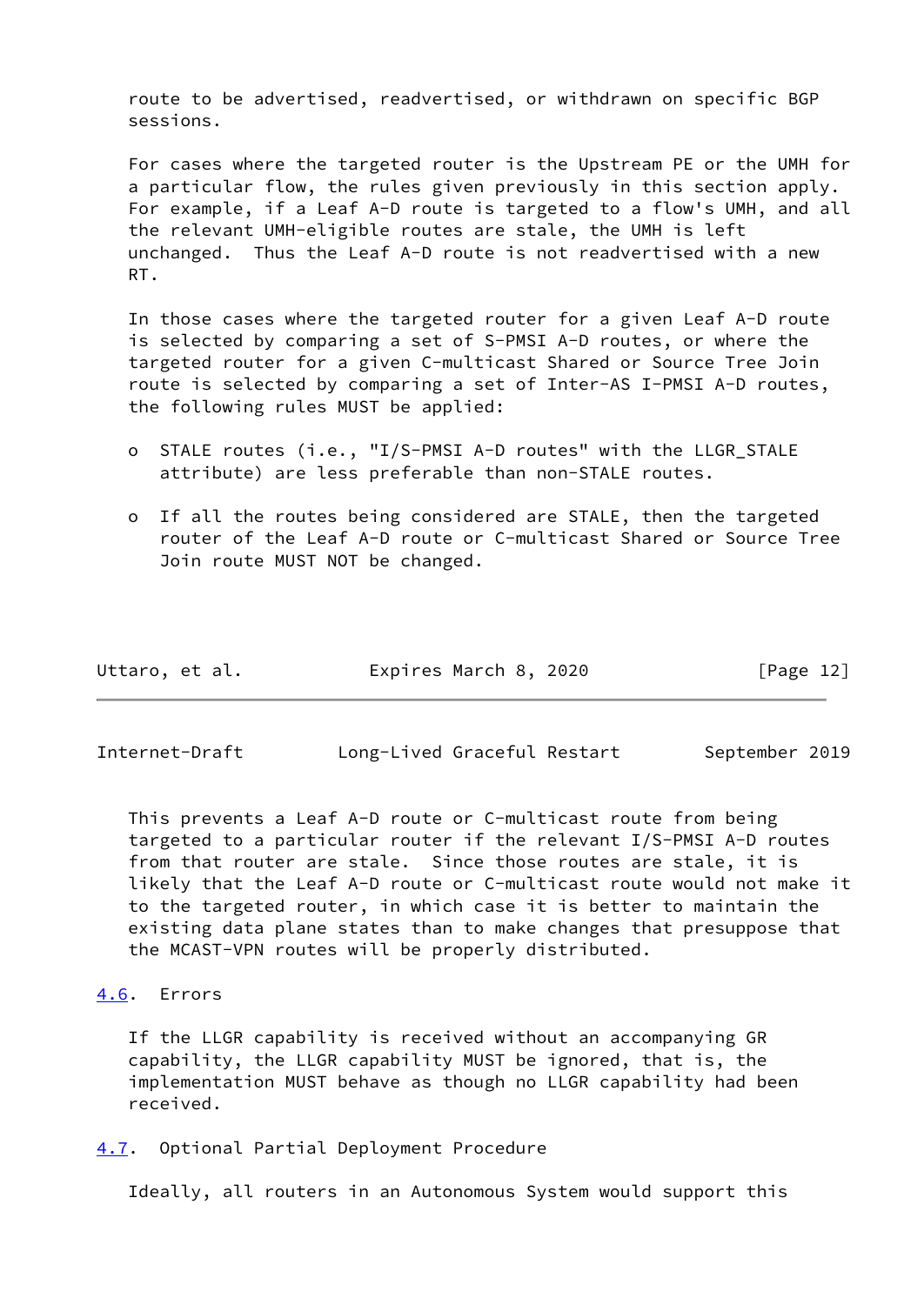specification before it was enabled. However, to facilitate incremental deployment, stale routes MAY be advertised to neighbors that have not advertised the Long-lived Graceful Restart Capability under the following conditions:

- o The neighbors MUST be internal (IBGP or Confederation) neighbors.
- o The NO\_EXPORT community [[RFC1997\]](https://datatracker.ietf.org/doc/pdf/rfc1997) MUST be attached to the stale routes.
- o The stale routes MUST have their LOCAL\_PREF set to zero. See the Risks of Depreferencing Routes section ([Section 5.2](#page-18-2)) for a discussion of potential risks inherent in doing this.

 If this strategy for partial deployment is used, the network operator should set LOCAL PREF to zero for all LLGR routes throughout the Autonomous System. This trades off a small reduction in flexibility (ordering may not be preserved between competing LLGR routes) for consistency between routers which do, and do not, support this specification. Since consistency of route selection can be important for preventing forwarding loops, the latter consideration dominates.

<span id="page-14-0"></span>[4.8](#page-14-0). Procedures when BGP is the PE-CE Protocol in a VPN

<span id="page-14-1"></span>[4.8.1](#page-14-1). Procedures when EBGP is the PE-CE Protocol in a VPN

In VPN deployments, for example [\[RFC4364](https://datatracker.ietf.org/doc/pdf/rfc4364)], EBGP is often used as a PE-CE protocol. It may be a practical necessity in such deployments to accommodate interoperation with peer routers that cannot easily be upgraded to support specifications such as this one. This leads to a

Uttaro, et al. Expires March 8, 2020 [Page 13]

Internet-Draft Long-Lived Graceful Restart September 2019

 problem: in this specification, we take pains to ensure that "stale" routing information will not leak beyond the perimeter of routers that support these procedures, so that it can be depreferenced as expected, and we provide a workaround  $(Sec<sub>tion</sub> 4.7)$  for the case where one or more IBGP routers are not upgraded. However, in the VPN PE-CE case, the protocol in use is EBGP, and our workaround does not work since it relies on the use of LOCAL\_PREF, an IBGP-only path attribute.

 We observe that the principal motivation for restricting the propagation of "stale" routing information is the desire to prevent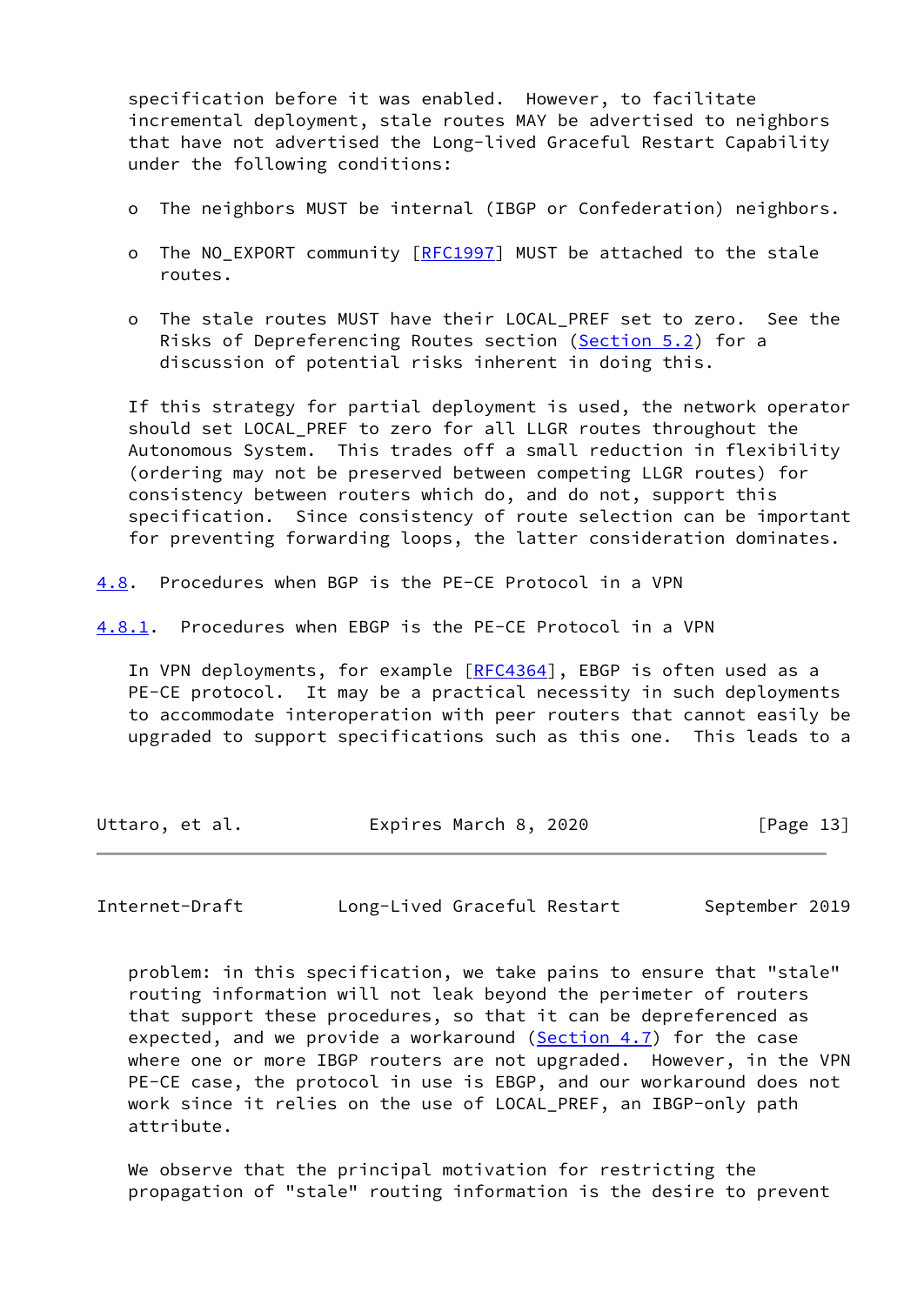it from spreading without limit once it exits the "safe" perimeter. We further observe that VPN deployments are typically topologically constrained, making this concern moot. For this reason, an implementation MAY advertise stale routes over a PE-CE session, when explicitly configured to do so. That is, the second rule listed in [Section 4.3](#page-10-0) MAY be disregarded in such cases. All other rules continue to apply. Finally, if this exception is used, the implementation SHOULD by default attach the NO\_EXPORT community to the routes in question, as an additional protection against stale routes spreading without limit. Attachment of the NO\_EXPORT community MAY be disabled by explicit configuration, to accommodate exceptional cases.

 See further discussion of using explicitly configured policy to mitigate this issue in **[Section 5.1](#page-18-0)**.

<span id="page-15-1"></span>[4.8.2](#page-15-1). Procedures when IBGP is the PE-CE Protocol in a VPN

 If IBGP is used as the PE-CE protocol, following the procedures of [\[RFC6368](https://datatracker.ietf.org/doc/pdf/rfc6368)], then when a PE router imports a VPN route that contains the ATTR\_SET attribute into a destination VRF and subsequently advertises that route to a CE router,

- o If the CE router does support the procedures of this document (in other words, if the CE router has advertised the LLGR Capability): In addition to including in the advertised route the path attributes derived from the ATTR\_SET as per [\[RFC6368](https://datatracker.ietf.org/doc/pdf/rfc6368)], the PE router MUST also include the LLGR\_STALE community if it is present in the path attributes of the imported route, even if it is not present in the ATTR\_SET attribute.
- o If the CE router does not support the procedures of this document, then the optional procedures of **[Section 4.7](#page-13-2) MAY** be followed, attaching the NO\_EXPORT community and setting the value of LOCAL PREF to zero, overriding the value found in the ATTR SET.

| Uttaro, et al. | Expires March 8, 2020 | [Page 14] |
|----------------|-----------------------|-----------|
|                |                       |           |

<span id="page-15-0"></span>

| Internet-Draft |  | Long-Lived Graceful Restart | September 2019 |  |
|----------------|--|-----------------------------|----------------|--|
|----------------|--|-----------------------------|----------------|--|

 Similarly, when a PE router receives a route from a CE into its VRF and subsequently exports that route to a VPN address family,

o If the PE router does support the procedures of this document (in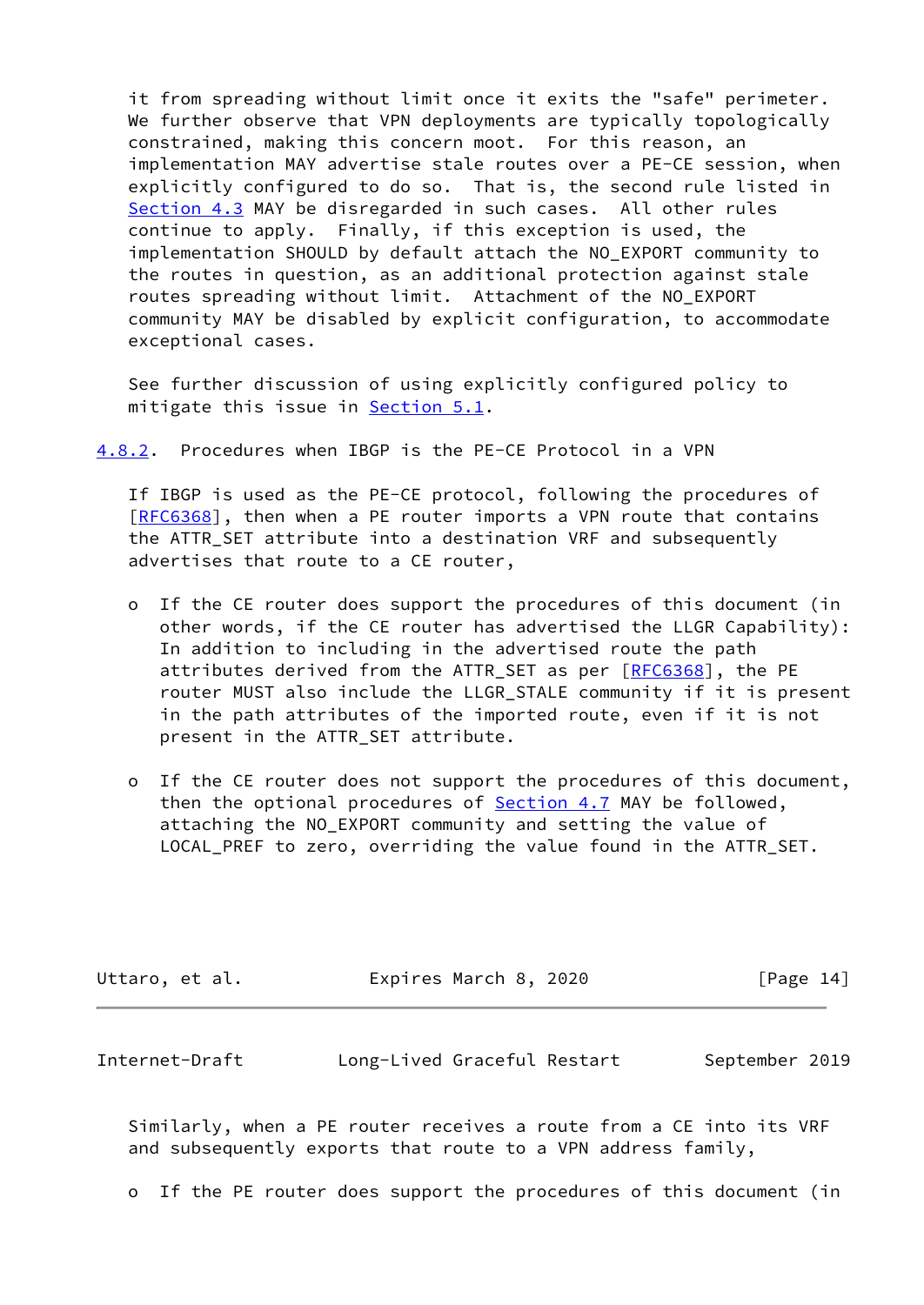other words, if the PE router has advertised the LLGR Capability): In addition to including in the VPN route the ATTR\_SET derived from the path attributes as per  $[REC6368]$ , the PE router MUST also include the LLGR\_STALE community in the VPN route if it is present in the path attributes of the route as received from the CE.

- o If the PE router does not support the procedures of this document, there exists no ideal solution. The CE could advertise a route with LLGR\_STALE, with the understanding that the LLGR\_STALE marking will only be honored by the provider network if appropriate policy configuration exists on the PE (see [Section 5.1](#page-18-0)). It is at least guaranteed that LLGR\_STALE will be propagated when the route is propagated beyond the provider network. Or, the CE could refrain from advertising the LLGR\_STALE route to the incapable PE.
- <span id="page-16-0"></span>[5](#page-16-0). Deployment Considerations

 The deployment considerations discussed in [[RFC4724\]](https://datatracker.ietf.org/doc/pdf/rfc4724) apply to this document. In addition, network operators are cautioned to carefully consider the potential disadvantages of deploying these procedures for a given AFI/SAFI. Most notably, if used for an AFI/SAFI that conveys traditional reachability information, use of a long-lived stale route could result in a loss of connectivity for the covered prefix. This specification takes pains to mitigate this risk where possible, by making such routes least-preferred and by restricting the scope of such routes to routers that support these procedures (or, optionally, a single Autonomous System, see "Optional Partial Deployment Procedure", above). However, according to the normal rules of IP forwarding a stale more-specific route, that has no non stale alternate paths available, will still be used instead of a non stale less-specific route. Networks in which the deployment of these procedures would be especially concerning include those which do not use "tunneled" forwarding (in other words, those using traditional hop-by-hop forwarding).

 Implementations MUST NOT enable these procedures by default. They MUST require affirmative configuration per AFI/SAFI in order to enable them.

 The procedures of this document do not alter the route resolvability requirement of [\[RFC4271\] Section](https://datatracker.ietf.org/doc/pdf/rfc4271#section-9.1.2.1) 9.1.2.1.. Because of this, it will commonly be the case that "stale" IBGP routes will only continue to be used if the router depicted in the next hop remains resolvable,

| Uttaro, et al. | Expires March 8, 2020 | [Page 15] |
|----------------|-----------------------|-----------|
|----------------|-----------------------|-----------|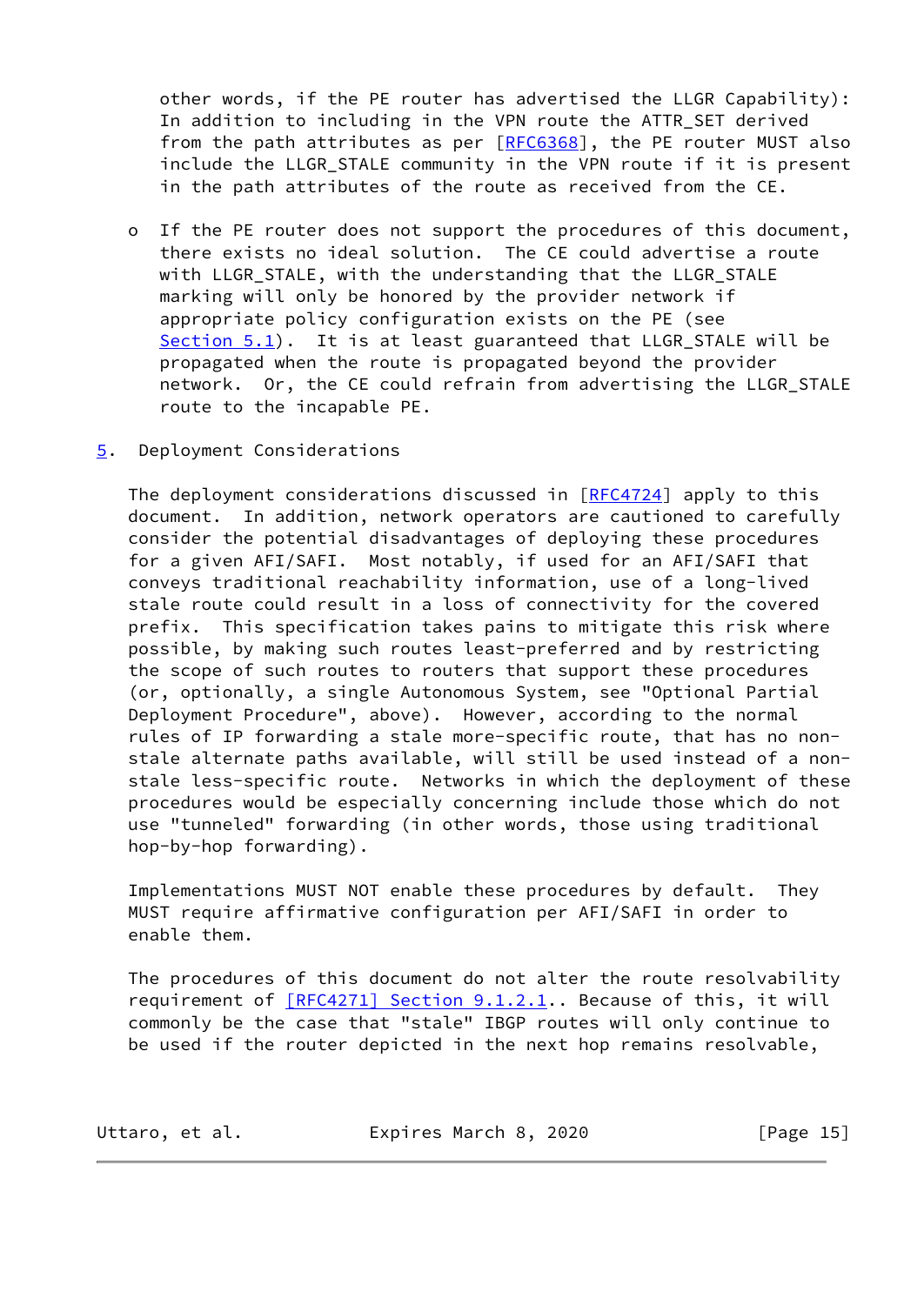even if its BGP component is down. Details of IGP fault-tolerance strategies are beyond the scope of this document. In addition to the foregoing, it may be advisable to check the viability of the next hop through other means, see for example [\[I-D.ietf-idr-bgp-bestpath-selection-criteria](#page-26-2)]. This may be

 especially useful in cases where the next hop is known directly at the network layer, notably EBGP.

 As discussed in this document, after a BGP session goes down and before the session is re-established, stale routes may be retained for up to two consecutive periods, controlled by the "Restart Time" and the "Long-lived Stale Time", respectively. During the first period routing churn would be prevented but with potential blackholing of traffic. During the second period potential blackholing of traffic may be reduced but routing churn would be visible throughout the network. The setting of the relevant parameters for a particular application should take into account the tradeoffs, the network dynamics and potential failure scenarios. If needed, the first period can be bypassed either by local configuration or by setting the "Restart Time" in the Graceful Restart Capability to zero and/or not listing the AFI/SAFI in that Capability.

 The setting of the F bit (and the "Forwarding State" bit of the accompanying GR capability) depends in part on deployment considerations. The F bit can be understood as an indication that the Helper should flush associated routes (if the bit is left clear). As discussed in the Introduction, an important use case for LLGR is for routes that are more akin to configuration than to traditional routing. For such routes, it may make sense to always set the F bit, regardless of other considerations. Likewise, for control-plane-only entities such as dedicated route reflectors, that do not participate in the forwarding plane, it makes sense to always set the F bit. Overall, the rule of thumb is that if loss of state on the restarting router can reasonably be expected to cause a forwarding loop or black hole, the F bit should be set scrupulously according to whether state has been retained. Specifics of when the F bit is, and is not, set are implementation-dependent and may also be controlled by configuration. Also, for every AFI/SAFI represented in the LLGR capability that is also represented in the GR capability, there will be two corresponding F bits -- the LLGR F bit and the GR F bit. If the LLGR F bit is set, the corresponding GR F bit should also be set, since to do otherwise would cause the state to be cleared on the Receiving Router per the normal rules of GR, violating the intent of the set LLGR bit.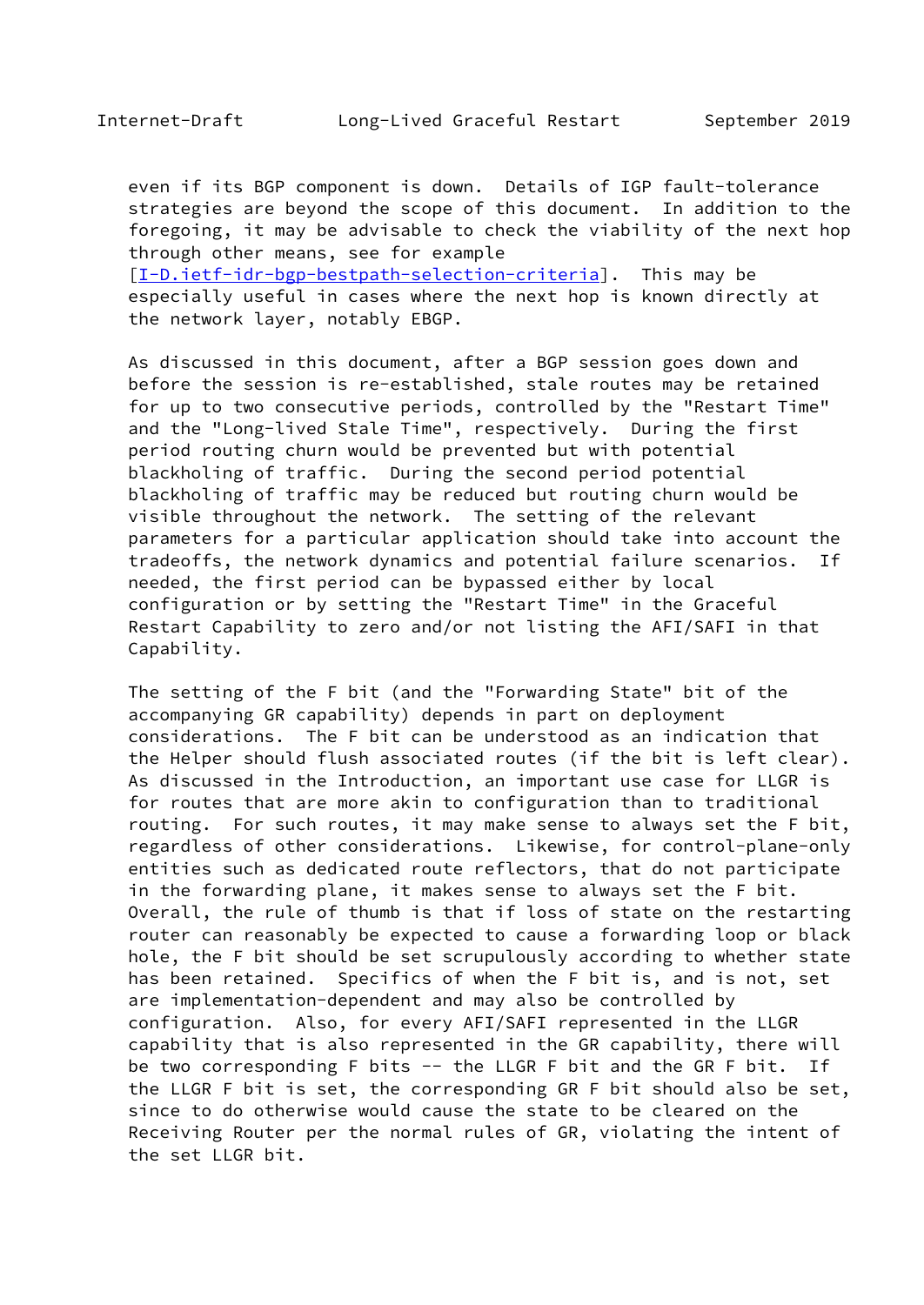<span id="page-18-1"></span><span id="page-18-0"></span>[5.1](#page-18-0). When BGP is the PE-CE Protocol in a VPN

As discussed in [Section 4.8](#page-14-0), it may be necessary for a PE (or CE, in the symmetric case) to advertise stale routes to a CE (or PE) in some VPN deployments, even if the CE (PE) does not support this specification. In that case, the operator configuring their PE (CE) to advertise such routes should notify the operator of the CE (PE) receiving the routes, and the CE (PE) should be configured to depreference the routes. Typical BGP implementations will be able to do this by matching on the LLGR\_STALE community, and setting the LOCAL\_PREF for matching routes to zero, similar to the procedure described in [Section 4.7](#page-13-2).

<span id="page-18-2"></span>[5.2](#page-18-2). Risks of Depreferencing Routes

 Depreferencing EBGP routes is considered safe, no different from the common practice of applying a routing policy to an EBGP session. However, the same is not always true of IBGP.

 Consistent route selection is a fundamental tenet of IBGP correctness and safe operation in hop-by-hop routed networks. When routers within an AS apply different criteria in selecting routes, they can arrive at inconsistent route selections, potentially with the consequence of forming forwarding loops unless some form of tunneled forwarding is used to prevent "core" routers from making a (potentially inconsistent) forwarding decision based on the IP header.

 This specification uses the state of a peering session as an input to the selection criteria, depreferencing routes that are associated with a session that has gone down but have not yet aged out. Since different routers within an AS might have different notions as to whether their respective sessions with a given peer are up or down, they might apply different selection criteria to routes from that peer. This could result in a forwarding loop forming between such routers.

 For an example of such a forwarding loop, consider the following simple topology: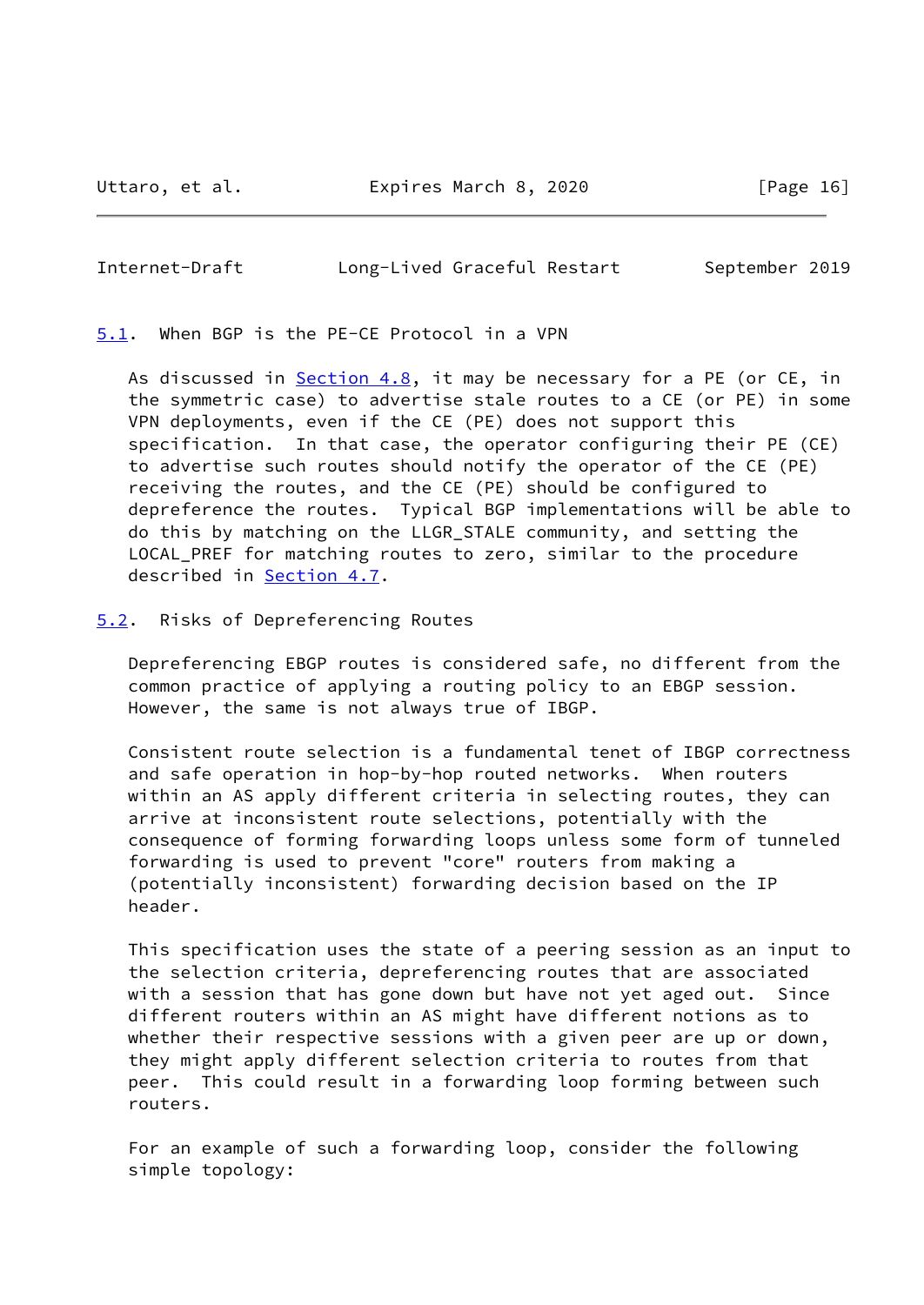In this example, A - D are routers with a full mesh of IBGP sessions between them. The short links have unit cost, the long link has cost 5. Routers A and D are AS border routers, each advertising some

Uttaro, et al. **Expires March 8, 2020** [Page 17]

<span id="page-19-1"></span>Internet-Draft Long-Lived Graceful Restart September 2019

 route, R, into the AS -- these are denoted R1 and R2 in the diagram. In ordinary operation, it can be seen that routers B and C will select R1 for forwarding, and will forward toward A.

 Suppose that the session between A and B goes down for some reason, and stays down long enough for LLGR processing to be invoked on B. Then on B, route R1 will be depreferenced, leading to the selection of R2 by B. However, C will continue to prefer R1. It can be seen that in this case, a forwarding loop for packets destined to R would form between B and C. (We note that other forwarding loop scenarios can be constructed for traditional GR, but are generally considered less severe since GR can remain in effect for a much more limited interval.)

 The potential benefits of this specification can outweigh the risks discussed above, as long as care is exercised in deployment. The cardinal rule to be followed is, if a given set of routes are being used within an AS for hop-by-hop forwarding, it is not recommended to enable LLGR procedures. If tunneled forwarding (such as MPLS) is used within the AS, or if routes are being used for purposes other than hop-by-hop forwarding, less caution is needed, though the operator should still carefully consider the consequences of enabling LLGR.

# <span id="page-19-0"></span>[6](#page-19-0). Security Considerations

 The security implications of the LLGR mechanism defined within in this document are akin to those incurred by the maintenance of stale routing information within a network. This is particularly relevant when considering the maintenance of routing information that is utilised for service segregation - such as MPLS label entries.

For MPLS VPN services, the effectiveness of the traffic isolation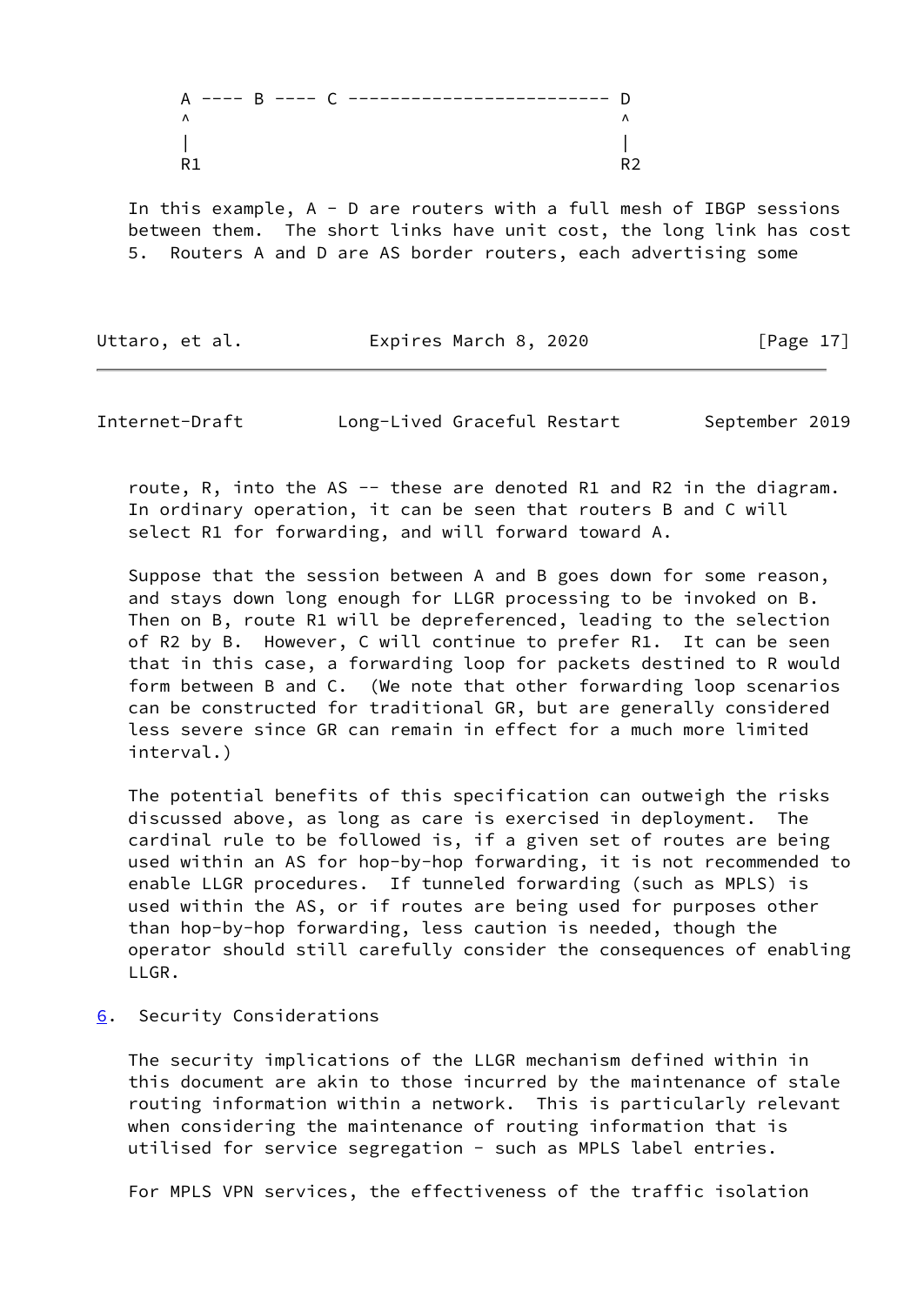between VPNs relies on the correctness of the MPLS labels between ingress and egress PEs. In particular, when an egress PE withdraws a label L1 allocated to a VPN1 route, this label MUST NOT be assigned to a VPN route of a different VPN until all ingress PEs stop using the old VPN1 route using L1.

 Such a corner case may happen today, if the propagation of VPN routes by BGP messages between PEs takes more time than the label re allocation delay on a PE. Given that we can generally bound worst case BGP propagation time to a few minutes (for example 2-5), the security breach will not occur if PEs are designed to not reallocate a previous used and withdrawn label before a few minutes.

 The problem is made worse with BGP GR between PEs as VPN routes can be stalled for a longer period of time (for example 20 minutes).

| Uttaro, et al. | Expires March 8, 2020 | [Page 18] |
|----------------|-----------------------|-----------|
|                |                       |           |

<span id="page-20-0"></span>Internet-Draft Long-Lived Graceful Restart September 2019

 This is further aggravated by the BGP LLGR extension proposed in this document as VPN routes can be stalled for a much longer period of time (for example 2 hours, 1 day).

 Therefore, to avoid VPN breach, before enabling BGP LLGR, SPs need to check how fast a given label can be reused by a PE, taking into account:

- o The load of the BGP route churn on a PE (in term of number of VPN label advertised and churn rate).
- o The label allocation policy on the PE (possibly depending upon the size of pool of the VPN labels (which can be restricted by hardware consideration or others MPLS usages), the label allocation scheme (for example per route or per VRF/CE), the re allocation policy (for example least recently used label...)

 Note that [[RFC4781](https://datatracker.ietf.org/doc/pdf/rfc4781)] which defines Graceful Restart Mechanism for BGP with MPLS is also applicable to BGP LLGR.

 In addition to these considerations, the LLGR mechanism described within this document is considered to be complex to exploit maliciously - in order to inject packets into a topology, there is a requirement to engineer a specific LLGR state between two PE devices, whilst engineering label reallocation to occur in a manner that results in the two topologies overlapping. Such allocation is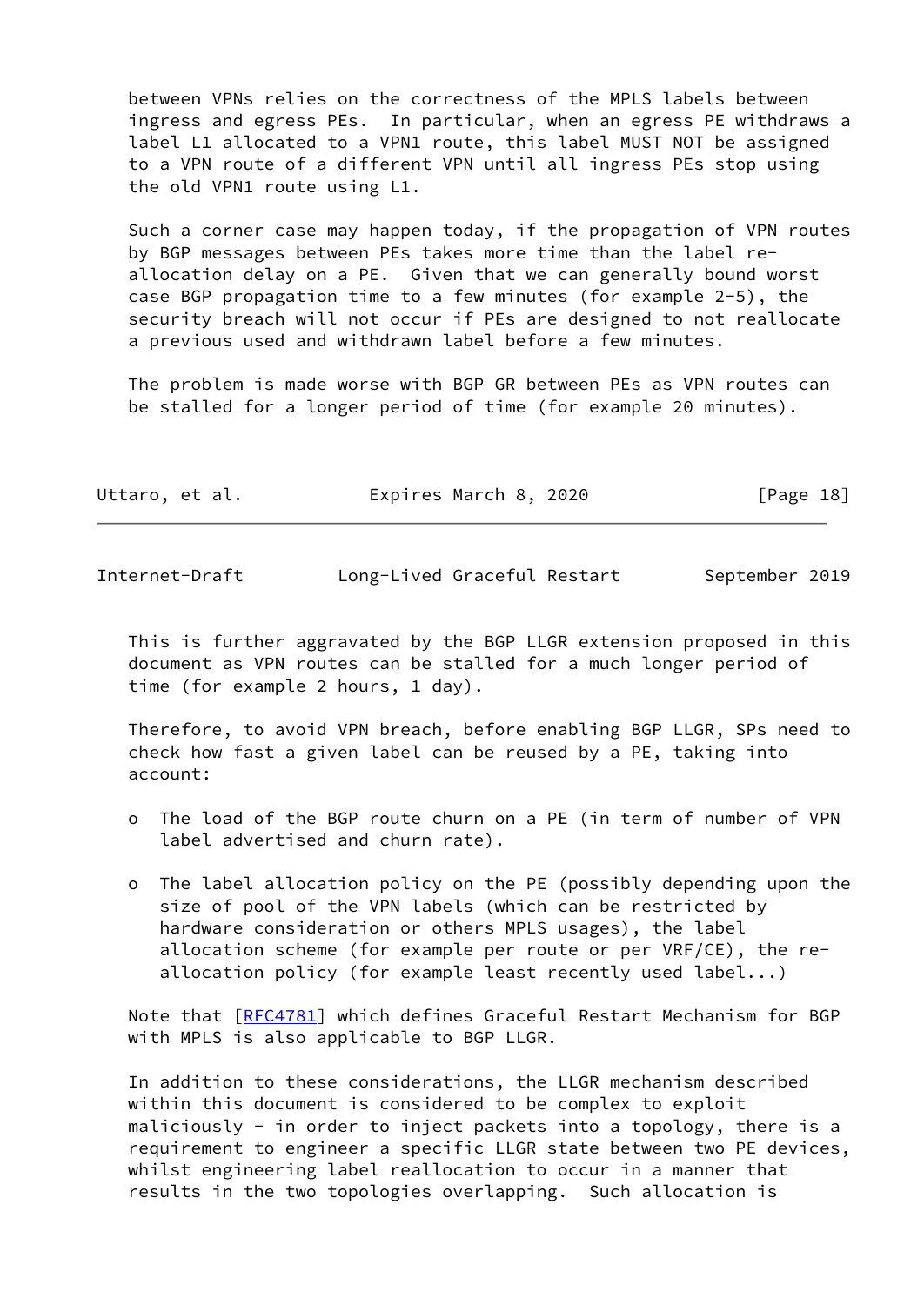particularly difficult to engineer (since it is typically an internal mechanism of an LSR).

<span id="page-21-0"></span>[7](#page-21-0). Examples of Operation

 For illustrative purposes, we present a few examples of how this specification might be used in practice. These examples are neither exhaustive nor normative.

 Consider the following scenario: A border router, ASBR1, has an IBGP peering with a route reflector, RR1, from which it learns routes. It has an EBGP peering with an external peer, EXT, to which it advertises those routes. The external peer has advertised the GR and LLGR Capabilities to ASBR1. ASBR1 is configured to support GR and LLGR on its session with RR1 and EXT. RR1 advertises a GR Restart Time of 1 (second) and a LLST of 3600 (seconds):

Uttaro, et al. **Expires March 8, 2020** [Page 19]

Internet-Draft Long-Lived Graceful Restart September 2019

| Time  | Event                                                                                                                                                                                                                                                                                                  |
|-------|--------------------------------------------------------------------------------------------------------------------------------------------------------------------------------------------------------------------------------------------------------------------------------------------------------|
| ŧ     | ASBR1's IBGP session with RR fails. ASBR1 retains RR's  <br>routes according to the rules of GR [RFC4724]                                                                                                                                                                                              |
| $t+1$ | GR Restart Time expires. ASBR1 transitions RR's routes<br>to long-lived stale by attaching the LLGR_STALE<br>community and depreferencing them. However, since it<br>has no backup routes, it continues to make use of<br>them. It re-announces them to EXT with the LLGR_STALE<br>community attached. |
|       | t+1+3600   LLST expires. ASBR1 removes RR's stale routes from its<br>own RIB and sends BGP updates to withdraw them from<br>EXT.                                                                                                                                                                       |

Next, imagine the same scenario but suppose RR1 advertised a GR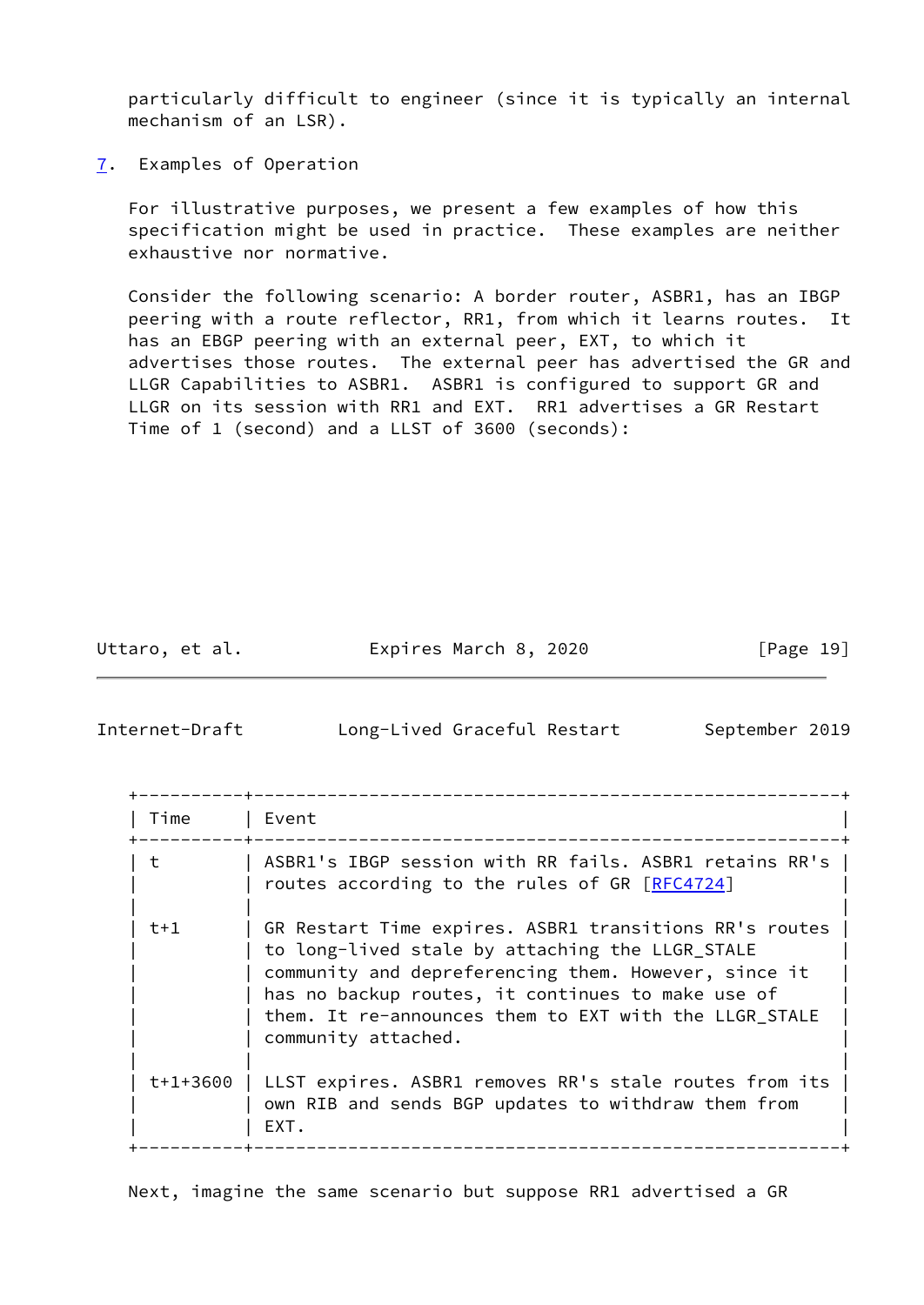Restart Time of zero, effectively disabling GR. Equally, ASBR1 could have used local configuration to override RR1's offered Restart Time, setting it to a locally-configured value of zero:

| Time     | _______________<br>  Event                                                                                                                                                                                                                                                                                        |
|----------|-------------------------------------------------------------------------------------------------------------------------------------------------------------------------------------------------------------------------------------------------------------------------------------------------------------------|
| t        | ASBR1's IBGP session with RR fails. ASBR1 transitions<br>RR's routes to long-lived stale by attaching the<br>LLGR_STALE community and depreferencing them. However,<br>since it has no backup routes, it continues to make<br>use of them. It re-announces them to EXT with the<br>LLGR_STALE community attached. |
| t+0+3600 | LLST expires. ASBR1 removes RR's stale routes from its<br>own RIB and sends BGP updates to withdraw them from<br>EXT.                                                                                                                                                                                             |

 Next, imagine the original scenario, but consider that the ASBR1-RR1 session comes back up and becomes synchronized 180 seconds after the failure was detected:

| Uttaro, et al. |  |  |
|----------------|--|--|
|----------------|--|--|

Expires March 8, 2020 [Page 20]

<span id="page-22-0"></span>Internet-Draft Long-Lived Graceful Restart September 2019

| Time  | Event                                                                                                                                                                                                                                                                                                  |
|-------|--------------------------------------------------------------------------------------------------------------------------------------------------------------------------------------------------------------------------------------------------------------------------------------------------------|
| t     | ASBR1's IBGP session with RR fails. ASBR1 retains RR's<br>routes according to the rules of GR [RFC4724]                                                                                                                                                                                                |
| $t+1$ | GR Restart Time expires. ASBR1 transitions RR's routes<br>to long-lived stale by attaching the LLGR_STALE<br>community and depreferencing them. However, since it<br>has no backup routes, it continues to make use of them.<br>It re-announces them to EXT with the LLGR STALE<br>community attached. |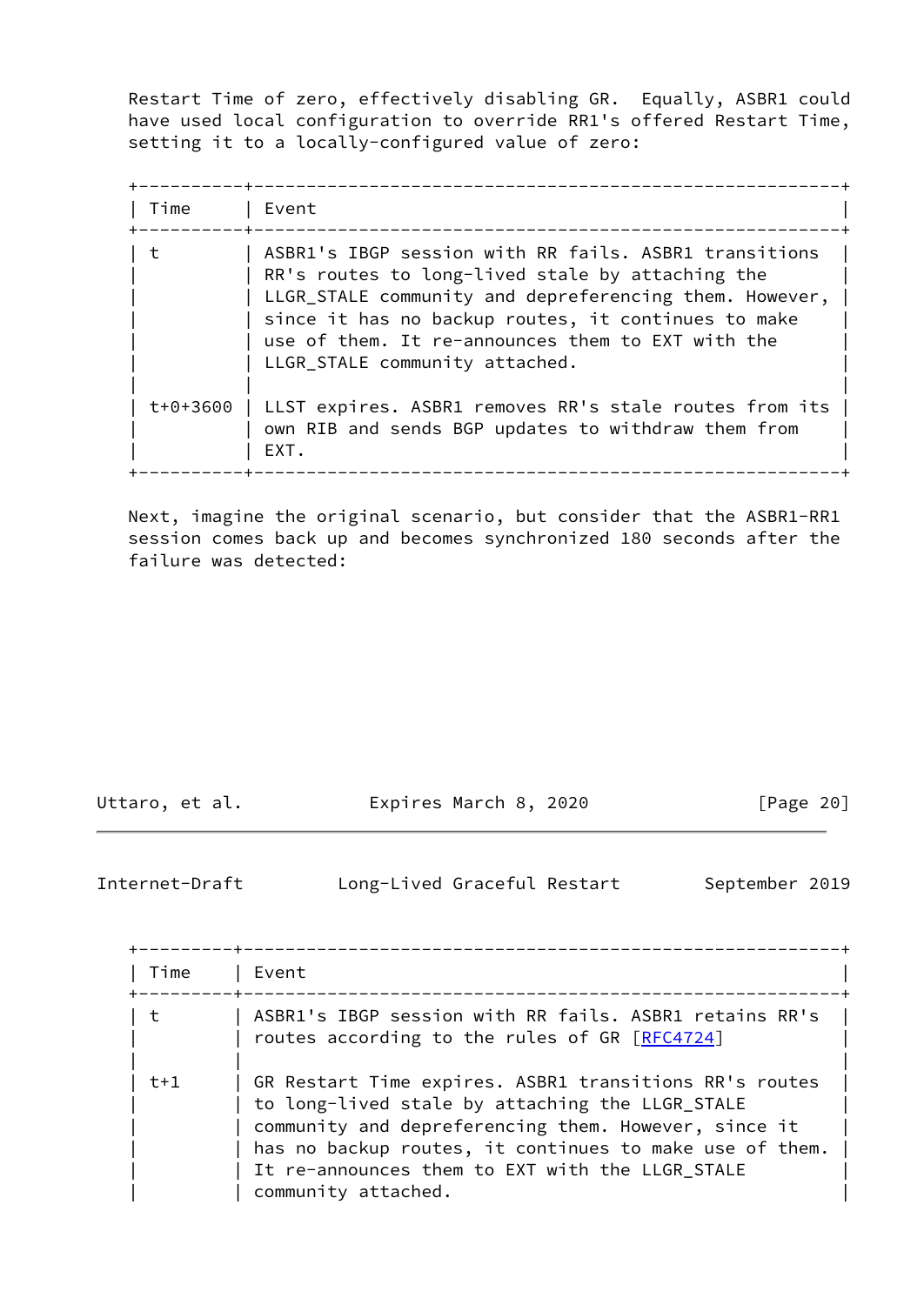| t+1+179   Session is reestablished and resynchronized. ASBR1 |  |
|--------------------------------------------------------------|--|
| removes the LLGR_STALE community from RR1's routes and       |  |
| re-announces them to EXT with the LLGR STALE community       |  |
| removed.                                                     |  |
|                                                              |  |

 Finally, imagine the original scenario, but consider that EXT has not advertised the LLGR Capability to ASBR1:

| Time     | ______________________________<br>Event                                                                                                                                                                                                                     |
|----------|-------------------------------------------------------------------------------------------------------------------------------------------------------------------------------------------------------------------------------------------------------------|
|          | ASBR1's IBGP session with RR fails. ASBR1 retains RR's  <br>routes according to the rules of GR [RFC4724]                                                                                                                                                   |
| $t+1$    | GR Restart Time expires. ASBR1 transitions RR's routes<br>to long-lived stale by attaching the LLGR_STALE<br>community and depreferencing them. However, since it<br>has no backup routes, it continues to make use of<br>them. It withdraws them from EXT. |
| t+1+3600 | LLST expires. ASBR1 removes RR's stale routes from its<br>own RIB.                                                                                                                                                                                          |

## <span id="page-23-0"></span>[8](#page-23-0). Acknowledgements

 We would like to thank Nabil Bitar, Martin Djernaes, Roberto Fragassi, Jeffrey Haas, Nicolai Leymann, Paul Mattes, John Medamana, Pranav Mehta, Han Nguyen, Saikat Ray and Eric Rosen for their valuable input and contributions to the discussion and solution.

<span id="page-23-2"></span>

| Uttaro, et al.     | Expires March 8, 2020       | [Page 21]      |
|--------------------|-----------------------------|----------------|
| Internet-Draft     | Long-Lived Graceful Restart | September 2019 |
| 9.<br>Contributors |                             |                |
| Clarence Filefile  |                             |                |

<span id="page-23-1"></span> Clarence Filsfils Cisco Systems Brussels 1000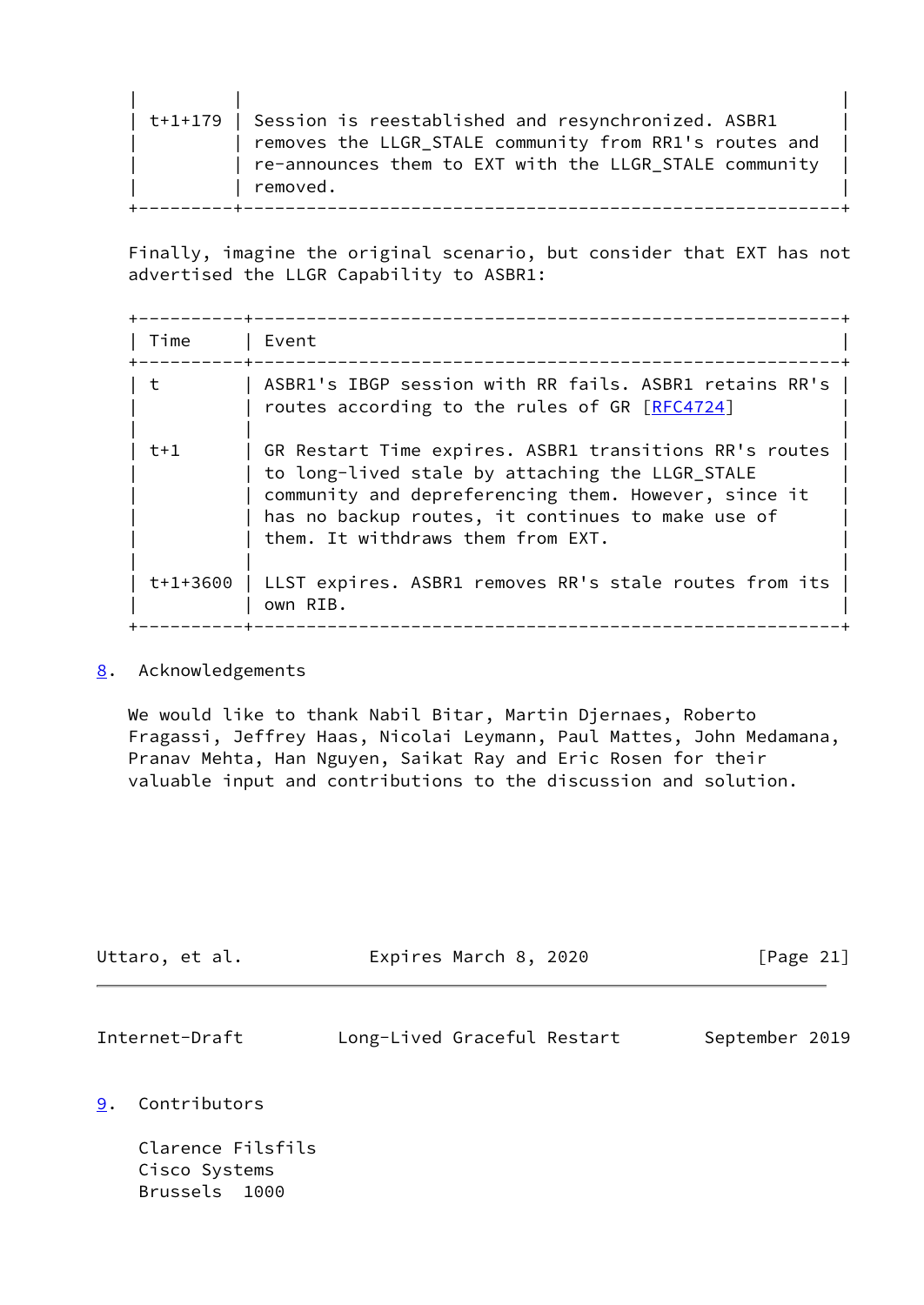| Email: cf@cisco.com<br>Pradosh Mohapatra<br>Cumulus Networks<br>Email: pmohapat@cumulusnetworks.com<br>Yakov Rekhter<br>Juniper Networks<br>Email: yakov@juniper.net<br>Eric Rosen<br>Cisco Systems<br>Email: erosen@cisco.com<br>Rob Shakir<br>BT<br>Email: rob.shakir@bt.com<br>Adam Simpson<br>Alcatel-Lucent<br>600 March Road<br>Ottawa, Ontario K2K 2E6<br>Canada<br>Email: adam.simpson@alcatel-lucent.com<br>10. IANA Considerations<br>This document defines a new BGP capability - Long-lived Graceful<br>Restart Capability. IANA has assigned a Capability Code of 71.<br>This document introduces a new BGP community "LLGR_STALE" for marking<br>the long-lived stale routes, and another community "NO_LLGR" to<br>indicate that stale routes should not be retained. IANA has assigned<br>these well-known community values 0xFFFF0006 and 0xFFFF0007,<br>respectively.<br>Expires March 8, 2020<br>[Page $22$ ]<br>Uttaro, et al. | Belgium |  |
|----------------------------------------------------------------------------------------------------------------------------------------------------------------------------------------------------------------------------------------------------------------------------------------------------------------------------------------------------------------------------------------------------------------------------------------------------------------------------------------------------------------------------------------------------------------------------------------------------------------------------------------------------------------------------------------------------------------------------------------------------------------------------------------------------------------------------------------------------------------------------------------------------------------------------------------------------|---------|--|
|                                                                                                                                                                                                                                                                                                                                                                                                                                                                                                                                                                                                                                                                                                                                                                                                                                                                                                                                                    |         |  |
|                                                                                                                                                                                                                                                                                                                                                                                                                                                                                                                                                                                                                                                                                                                                                                                                                                                                                                                                                    |         |  |
|                                                                                                                                                                                                                                                                                                                                                                                                                                                                                                                                                                                                                                                                                                                                                                                                                                                                                                                                                    |         |  |
|                                                                                                                                                                                                                                                                                                                                                                                                                                                                                                                                                                                                                                                                                                                                                                                                                                                                                                                                                    |         |  |
|                                                                                                                                                                                                                                                                                                                                                                                                                                                                                                                                                                                                                                                                                                                                                                                                                                                                                                                                                    |         |  |
|                                                                                                                                                                                                                                                                                                                                                                                                                                                                                                                                                                                                                                                                                                                                                                                                                                                                                                                                                    |         |  |
|                                                                                                                                                                                                                                                                                                                                                                                                                                                                                                                                                                                                                                                                                                                                                                                                                                                                                                                                                    |         |  |
|                                                                                                                                                                                                                                                                                                                                                                                                                                                                                                                                                                                                                                                                                                                                                                                                                                                                                                                                                    |         |  |
|                                                                                                                                                                                                                                                                                                                                                                                                                                                                                                                                                                                                                                                                                                                                                                                                                                                                                                                                                    |         |  |
|                                                                                                                                                                                                                                                                                                                                                                                                                                                                                                                                                                                                                                                                                                                                                                                                                                                                                                                                                    |         |  |
|                                                                                                                                                                                                                                                                                                                                                                                                                                                                                                                                                                                                                                                                                                                                                                                                                                                                                                                                                    |         |  |
|                                                                                                                                                                                                                                                                                                                                                                                                                                                                                                                                                                                                                                                                                                                                                                                                                                                                                                                                                    |         |  |
|                                                                                                                                                                                                                                                                                                                                                                                                                                                                                                                                                                                                                                                                                                                                                                                                                                                                                                                                                    |         |  |
|                                                                                                                                                                                                                                                                                                                                                                                                                                                                                                                                                                                                                                                                                                                                                                                                                                                                                                                                                    |         |  |
|                                                                                                                                                                                                                                                                                                                                                                                                                                                                                                                                                                                                                                                                                                                                                                                                                                                                                                                                                    |         |  |

<span id="page-24-1"></span><span id="page-24-0"></span>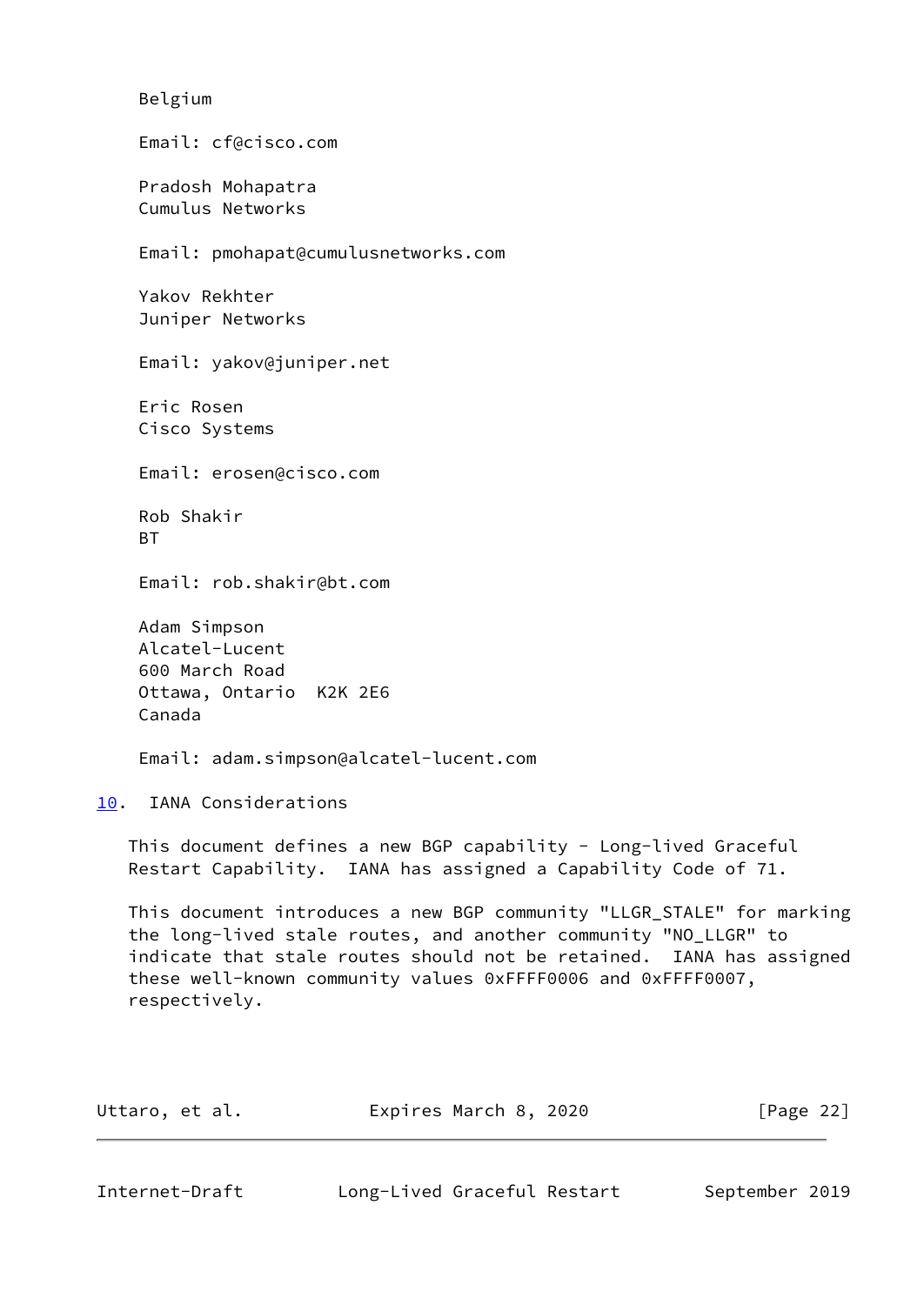#### <span id="page-25-0"></span>[11.](#page-25-0) References

- <span id="page-25-1"></span>[11.1](#page-25-1). Normative References
	- [RFC1997] Chandra, R., Traina, P., and T. Li, "BGP Communities Attribute", [RFC 1997,](https://datatracker.ietf.org/doc/pdf/rfc1997) DOI 10.17487/RFC1997, August 1996, <[https://www.rfc-editor.org/info/rfc1997>](https://www.rfc-editor.org/info/rfc1997).
	- [RFC2119] Bradner, S., "Key words for use in RFCs to Indicate Requirement Levels", [BCP 14](https://datatracker.ietf.org/doc/pdf/bcp14), [RFC 2119](https://datatracker.ietf.org/doc/pdf/rfc2119), DOI 10.17487/RFC2119, March 1997, <[https://www.rfc-editor.org/info/rfc2119>](https://www.rfc-editor.org/info/rfc2119).
	- [RFC4271] Rekhter, Y., Ed., Li, T., Ed., and S. Hares, Ed., "A Border Gateway Protocol 4 (BGP-4)", [RFC 4271,](https://datatracker.ietf.org/doc/pdf/rfc4271) DOI 10.17487/RFC4271, January 2006, <[https://www.rfc-editor.org/info/rfc4271>](https://www.rfc-editor.org/info/rfc4271).
	- [RFC4724] Sangli, S., Chen, E., Fernando, R., Scudder, J., and Y. Rekhter, "Graceful Restart Mechanism for BGP", [RFC 4724](https://datatracker.ietf.org/doc/pdf/rfc4724), DOI 10.17487/RFC4724, January 2007, <[https://www.rfc-editor.org/info/rfc4724>](https://www.rfc-editor.org/info/rfc4724).
	- [RFC4760] Bates, T., Chandra, R., Katz, D., and Y. Rekhter, "Multiprotocol Extensions for BGP-4", [RFC 4760](https://datatracker.ietf.org/doc/pdf/rfc4760), DOI 10.17487/RFC4760, January 2007, <[https://www.rfc-editor.org/info/rfc4760>](https://www.rfc-editor.org/info/rfc4760).
	- [RFC5492] Scudder, J. and R. Chandra, "Capabilities Advertisement with BGP-4", [RFC 5492](https://datatracker.ietf.org/doc/pdf/rfc5492), DOI 10.17487/RFC5492, February 2009, [<https://www.rfc-editor.org/info/rfc5492](https://www.rfc-editor.org/info/rfc5492)>.
	- [RFC6513] Rosen, E., Ed. and R. Aggarwal, Ed., "Multicast in MPLS/ BGP IP VPNs", [RFC 6513](https://datatracker.ietf.org/doc/pdf/rfc6513), DOI 10.17487/RFC6513, February 2012, [<https://www.rfc-editor.org/info/rfc6513](https://www.rfc-editor.org/info/rfc6513)>.
	- [RFC6514] Aggarwal, R., Rosen, E., Morin, T., and Y. Rekhter, "BGP Encodings and Procedures for Multicast in MPLS/BGP IP VPNs", [RFC 6514](https://datatracker.ietf.org/doc/pdf/rfc6514), DOI 10.17487/RFC6514, February 2012, <[https://www.rfc-editor.org/info/rfc6514>](https://www.rfc-editor.org/info/rfc6514).
	- [RFC6625] Rosen, E., Ed., Rekhter, Y., Ed., Hendrickx, W., and R. Qiu, "Wildcards in Multicast VPN Auto-Discovery Routes", [RFC 6625,](https://datatracker.ietf.org/doc/pdf/rfc6625) DOI 10.17487/RFC6625, May 2012, <[https://www.rfc-editor.org/info/rfc6625>](https://www.rfc-editor.org/info/rfc6625).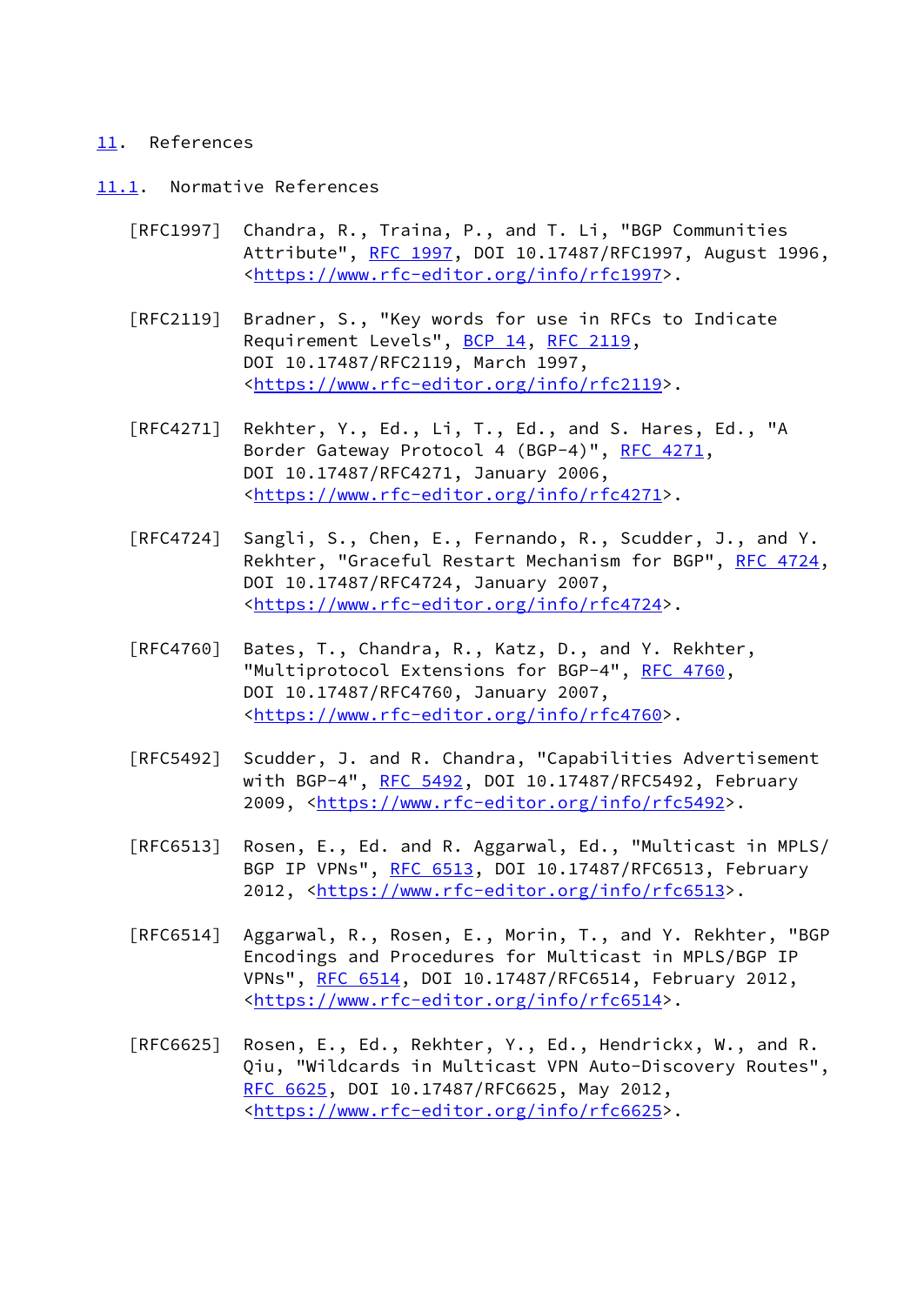<span id="page-26-1"></span>

| Internet-Draft | Long-Lived Graceful Restart |  | September 2019 |  |
|----------------|-----------------------------|--|----------------|--|
|                |                             |  |                |  |

 [RFC8538] Patel, K., Fernando, R., Scudder, J., and J. Haas, "Notification Message Support for BGP Graceful Restart", [RFC 8538,](https://datatracker.ietf.org/doc/pdf/rfc8538) DOI 10.17487/RFC8538, March 2019, <[https://www.rfc-editor.org/info/rfc8538>](https://www.rfc-editor.org/info/rfc8538).

<span id="page-26-0"></span>[11.2](#page-26-0). Informative References

- <span id="page-26-2"></span> [I-D.ietf-idr-bgp-bestpath-selection-criteria] Asati, R., "BGP Bestpath Selection Criteria Enhancement", [draft-ietf-idr-bgp-bestpath-selection-criteria-12](https://datatracker.ietf.org/doc/pdf/draft-ietf-idr-bgp-bestpath-selection-criteria-12) (work in progress), June 2019.
- [RFC4364] Rosen, E. and Y. Rekhter, "BGP/MPLS IP Virtual Private Networks (VPNs)", [RFC 4364](https://datatracker.ietf.org/doc/pdf/rfc4364), DOI 10.17487/RFC4364, February 2006, [<https://www.rfc-editor.org/info/rfc4364](https://www.rfc-editor.org/info/rfc4364)>.
- [RFC4761] Kompella, K., Ed. and Y. Rekhter, Ed., "Virtual Private LAN Service (VPLS) Using BGP for Auto-Discovery and Signaling", [RFC 4761,](https://datatracker.ietf.org/doc/pdf/rfc4761) DOI 10.17487/RFC4761, January 2007, <[https://www.rfc-editor.org/info/rfc4761>](https://www.rfc-editor.org/info/rfc4761).
- [RFC4781] Rekhter, Y. and R. Aggarwal, "Graceful Restart Mechanism for BGP with MPLS", [RFC 4781,](https://datatracker.ietf.org/doc/pdf/rfc4781) DOI 10.17487/RFC4781, January 2007, [<https://www.rfc-editor.org/info/rfc4781](https://www.rfc-editor.org/info/rfc4781)>.
- [RFC5575] Marques, P., Sheth, N., Raszuk, R., Greene, B., Mauch, J., and D. McPherson, "Dissemination of Flow Specification Rules", [RFC 5575,](https://datatracker.ietf.org/doc/pdf/rfc5575) DOI 10.17487/RFC5575, August 2009, <[https://www.rfc-editor.org/info/rfc5575>](https://www.rfc-editor.org/info/rfc5575).
- [RFC6368] Marques, P., Raszuk, R., Patel, K., Kumaki, K., and T. Yamagata, "Internal BGP as the Provider/Customer Edge Protocol for BGP/MPLS IP Virtual Private Networks (VPNs)", [RFC 6368,](https://datatracker.ietf.org/doc/pdf/rfc6368) DOI 10.17487/RFC6368, September 2011, <[https://www.rfc-editor.org/info/rfc6368>](https://www.rfc-editor.org/info/rfc6368).
- [RFC7524] Rekhter, Y., Rosen, E., Aggarwal, R., Morin, T., Grosclaude, I., Leymann, N., and S. Saad, "Inter-Area Point-to-Multipoint (P2MP) Segmented Label Switched Paths (LSPs)", [RFC 7524,](https://datatracker.ietf.org/doc/pdf/rfc7524) DOI 10.17487/RFC7524, May 2015, <[https://www.rfc-editor.org/info/rfc7524>](https://www.rfc-editor.org/info/rfc7524).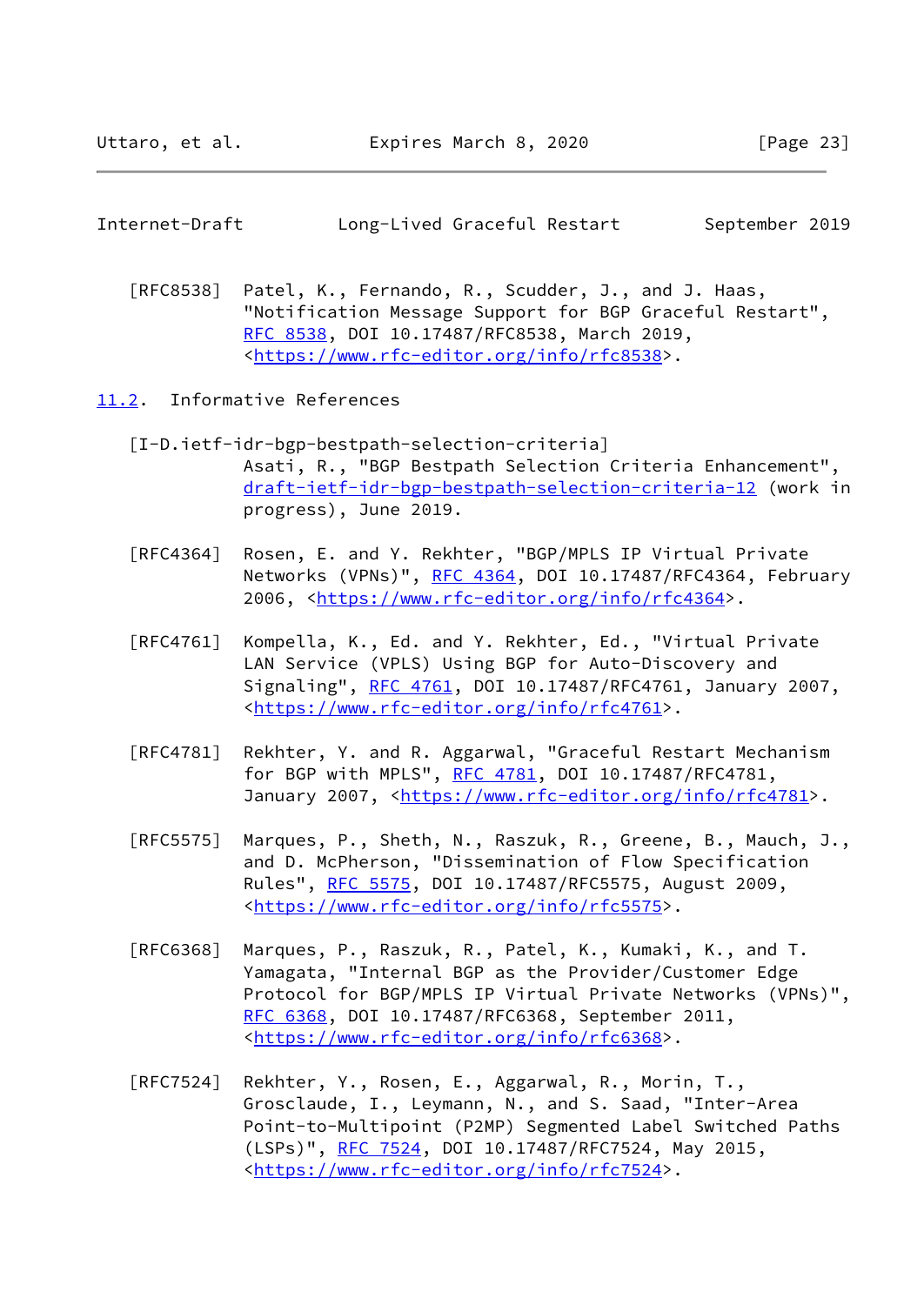Authors' Addresses

Uttaro, et al. Expires March 8, 2020 [Page 24]

| Internet-Draft                                                                                      |  | Long-Lived Graceful Restart | September 2019 |  |
|-----------------------------------------------------------------------------------------------------|--|-----------------------------|----------------|--|
| James Uttaro<br>AT&T<br>200 S. Laurel Avenue<br>Middletown, NJ 07748<br><b>USA</b>                  |  |                             |                |  |
| Email: ju1738@att.com                                                                               |  |                             |                |  |
| Enke Chen<br>Cisco Systems<br>170 W. Tasman Drive<br>San Jose, CA 95134<br><b>USA</b>               |  |                             |                |  |
| Email: enkechen@cisco.com                                                                           |  |                             |                |  |
| Bruno Decraene<br>Orange<br>38-40 Rue de General Leclerc<br>92794 Issy Moulineaux cedex 9<br>France |  |                             |                |  |
| Email: bruno.decraene@orange.com                                                                    |  |                             |                |  |
| John G. Scudder<br>Juniper Networks<br>1194 N. Mathilda Ave<br>Sunnyvale, CA 94089<br><b>USA</b>    |  |                             |                |  |
| Email: jgs@juniper.net                                                                              |  |                             |                |  |